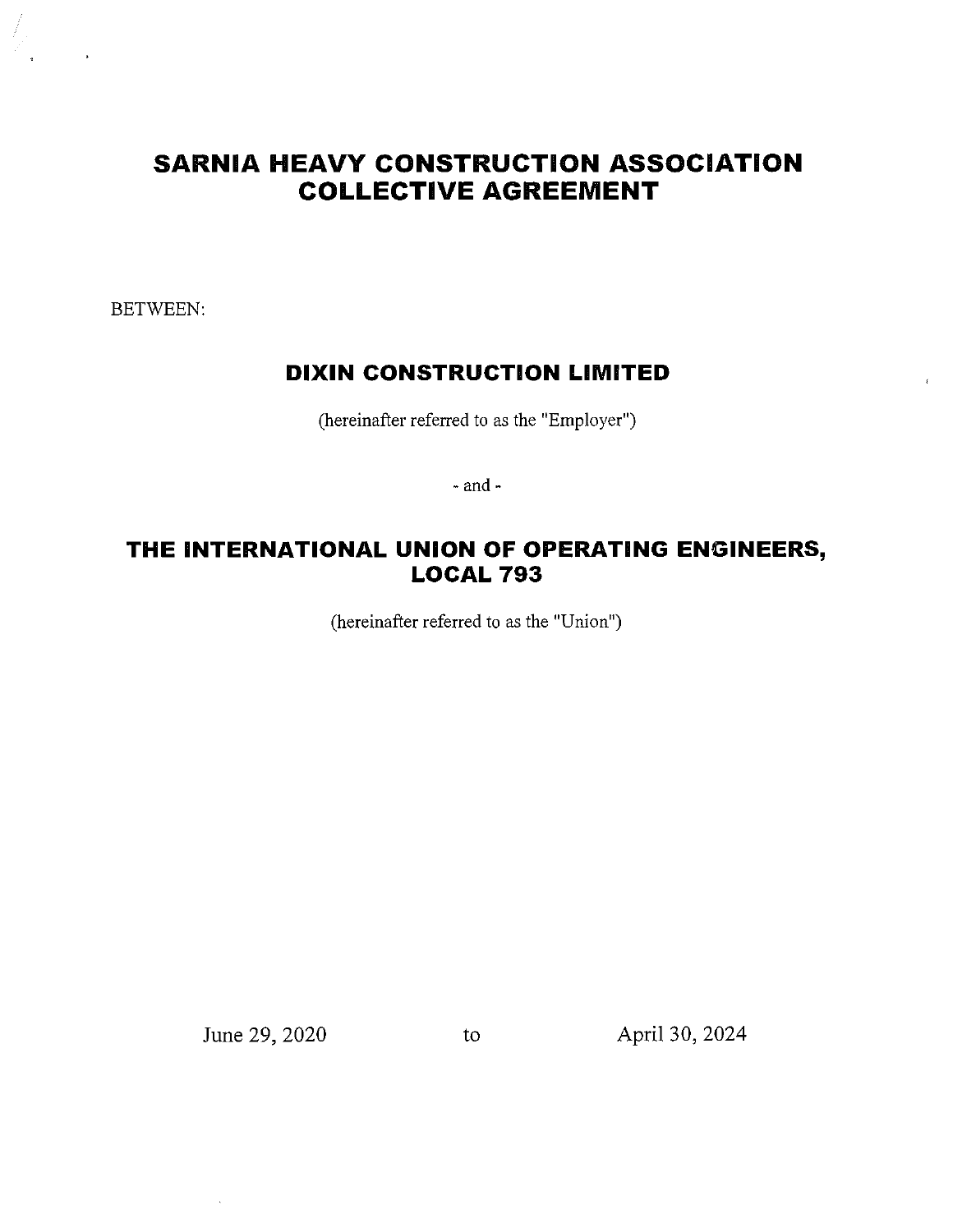# **TABLE OF CONTENTS**

 $\bar{\alpha}$ 

 $\mathcal{L}_{\mathbf{r}}$  .

 $\mathbf{K}^{(n)}$  .

SCHEDULE "A"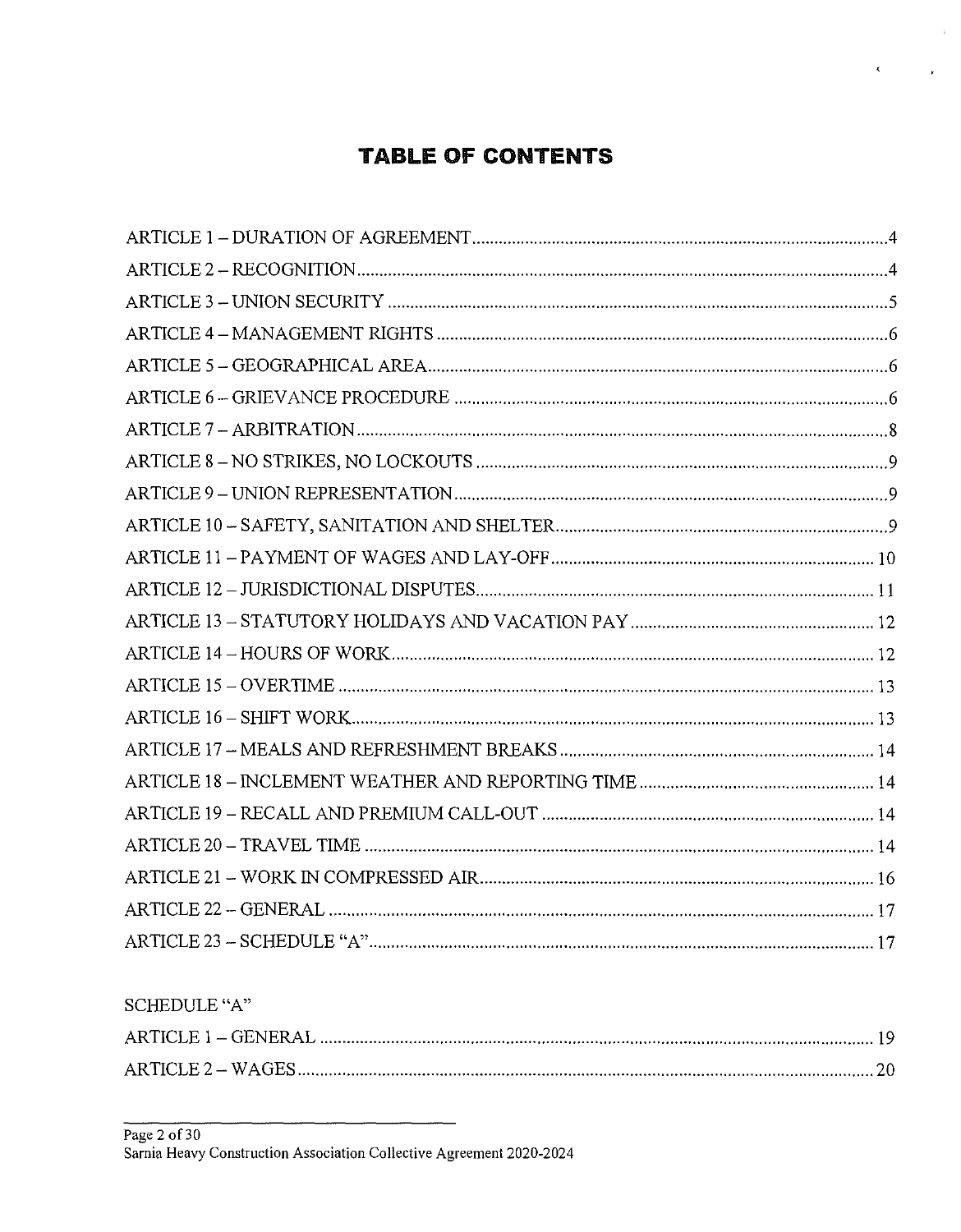$\label{eq:1} \mathbf{q} = \mathbf{q} \mathbf{q} + \mathbf{q} \mathbf{q} + \mathbf{q} \mathbf{q} + \mathbf{q} \mathbf{q}$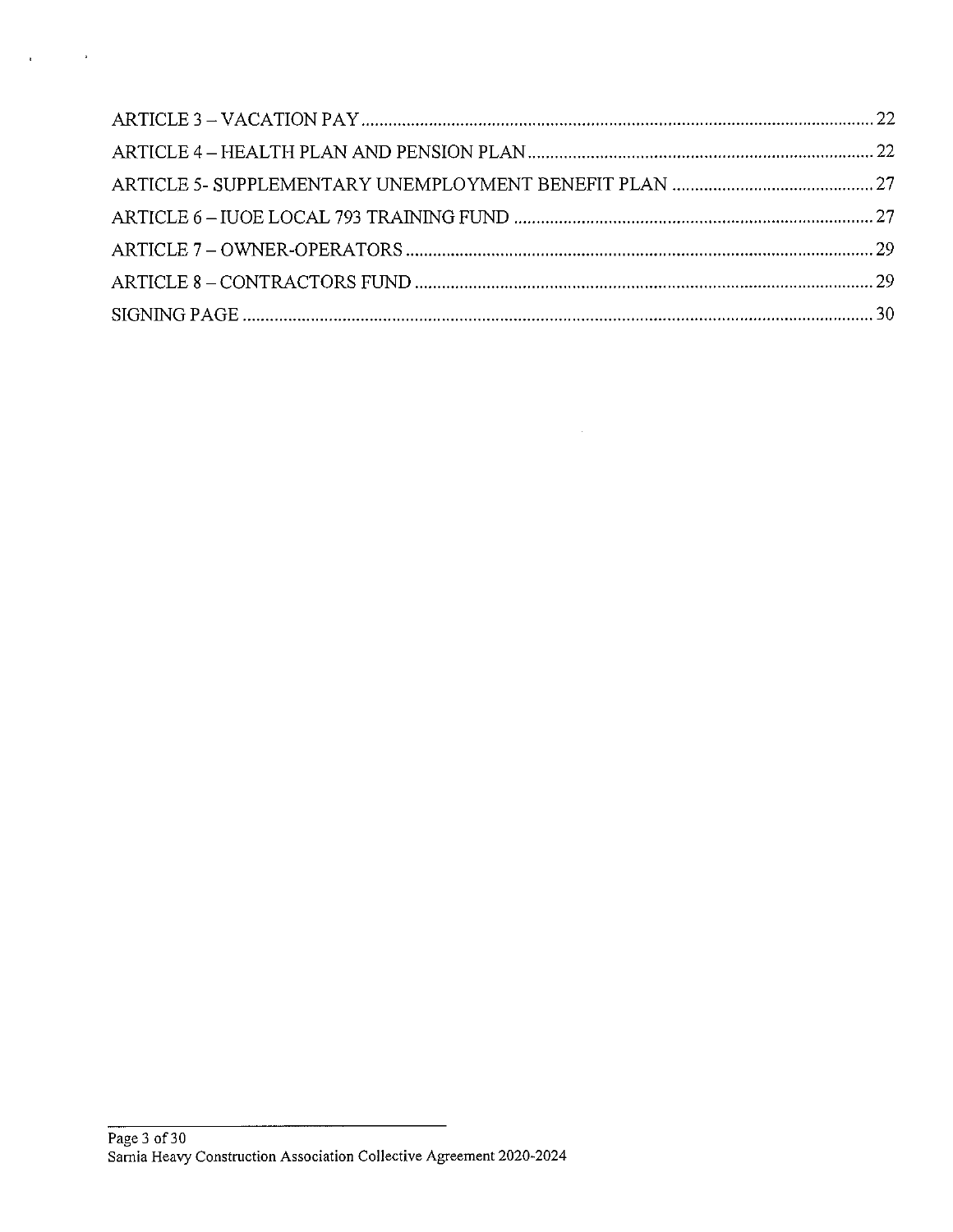**WHEREAS** the Union and the Employer are desirous of establishing a collective agreement with respect to employees of Employers engaged in the construction industry, to provide uniform interpretation, application and administration of the relationship established.

**WHEREAS** the Union is entitled to represent employees of the Employer; and,

**WHEREAS** the Employer and the Union are bound to a current Collective Agreement governing the terms and conditions of employment for employees engaged in the work and classifications coming within the scope of said Agreement; and,

**WHEREAS** the parties wish to provide for the orderly renewal of said Agreement from time to time;

#### **NOW THEREFORE THE PARTIES AGREE AS FOLLOWS:**

The Employer and the Union hereby acknowledge and agree to recognize, observe and be bound by all of the terms, conditions, provisions (both monetary and non-monetary), appendices, schedules and memoranda set forth in and forming part of the Collective Agreement between the Union and the contractors represented by The Sarnia Heavy Construction Association applicable to the sectors as defined in **Article 14.1** herein, including all renewals thereof, as if the same were made between the Union and the Employer.

#### **IT IS EXPRESSLY AGREED AND DECLARED BY AND BETWEEN THE PARTIES HERETO AS FOLLOWS:**

## **ARTICLE 1 - DURATION Of AGREEMENT**

**1.1** This Agreement shall become effective on the 29<sup>th</sup> day of June, 2020, and shall continue to remain in effect until the  $30<sup>th</sup>$  day of April, 2024, and shall continue in force from year to year thereafter unless either party shall furnish the other with notice of termination, or proposed revision of this Agreement within one hundred and twenty (120) days before the  $30<sup>th</sup>$  day of April, 2024, in a like period in any year thereafter.

## **ARTICLE 2 - RECOGNITION**

**2.1** The Employer recognizes the Union as the exclusive bargaining agent for all employees of the Employer in all sectors of the construction industries in the Province of Ontario engaged in work covered by the schedules and classifications set out in this Agreement, and any additional classifications as may be agreed to by the parties, save and except nonworking foremen and persons above that rank.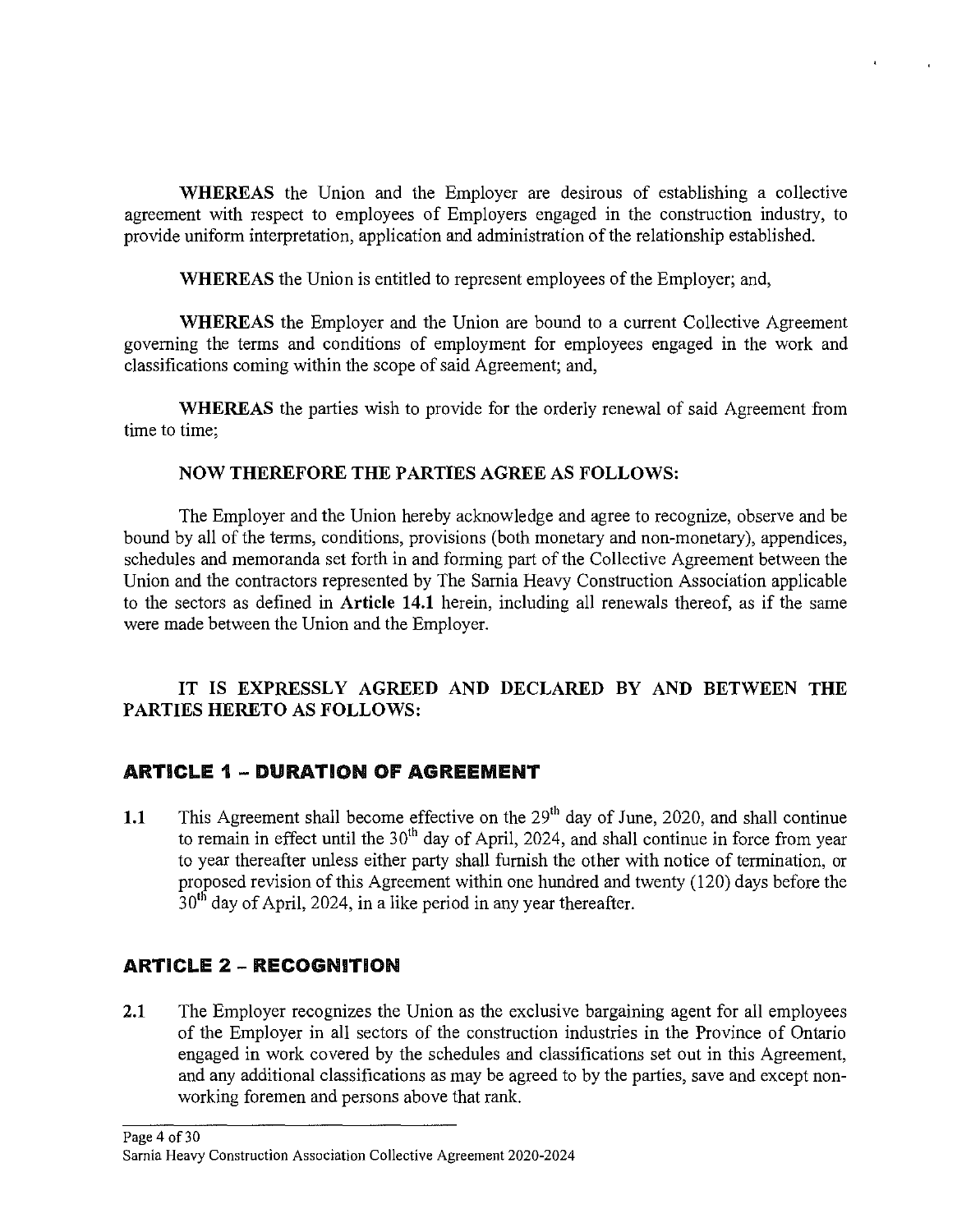## **ARTICLE 3 - UNION SECURITY**

- **3.1 a)** The Employer agrees that whenever it requires personnel to perform work covered by this Agreement, it shall first call the Union office for its requirements.
	- **b**) If the Union cannot supply qualified, competent personnel within forty-eight (48) hours (excluding Saturdays, Sundays and Statutory Holidays), the Employer may hire such personnel from any other source.
	- **c)** The Employer shall have the prerogative when adding to its workforce, to first rehire former regular employees who have been employed by the Employer for at least three (3) of the preceding twelve months.
- **3.2** All personnel shall be required to have a clearance card issued by the Union before they start to work, unless other arrangements are made with the Union dispatcher. Such clearance card will not be unreasonably withheld.
- **3.3** Employees working under this Agreement shall be members of the Union in good standing, or make application to become members of the Union within seven (7) days of hiring or be replaced upon written request by the Union.
- **3.4** The Employer agrees to engage only those sub-contractors at the job site or at the Employer's shop who are in contractual relations with the Union to perform work set out in the classifications of this Agreement or as otherwise agreed to by the parties. This shall include repair, maintenance and service work at the job site or at the Employer's shop, excluding warranty work on site or at the Employer's shop
- **3.5 a)** As a condition of employment, all employees shall authorize the Employer to deduct monthly Union dues, working dues, initiation fees and annual assessments from each employee on the first pay period of the month.

The Union shall notify, in writing, the Employer, of the amounts and any changes thereto of the above mentioned deductions.

- **b)** All dues, fees and assessments so deducted shall be remitted together with pension and/or benefit contributions as set out in this Agreement on or before the  $15<sup>th</sup>$  day of the month following the month in which such deductions were made. The Employer shall, when making this remittance to the Union, identify employees both by name and social insurance number and indicate the amount deducted from each employee on forms supplied by the Union.
- **3.6** At the request of either party, the Employer or the Union may ask for a pre-job meeting providing the project amount is over two hundred fifty thousand dollars (\$250,000).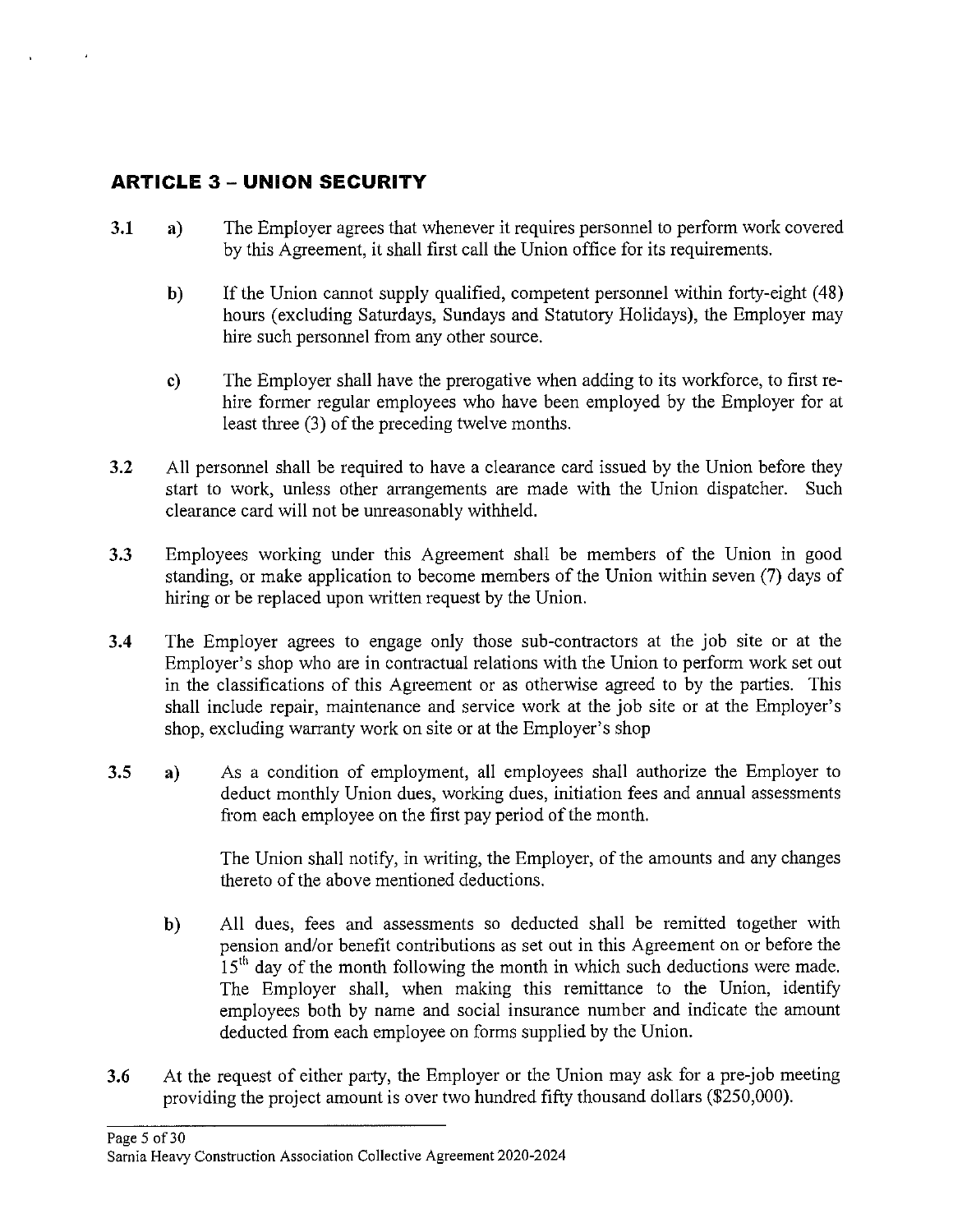## **ARTICLE 4 - MANAGEMENT RIGHTS**

- **4.1** The Union agrees and acknowledges that the Employer has the exclusive right to manage the business and to exercise such right without restriction, save and except such prerogatives of management as may be specifically modified by the terms and conditions of this Agreement.
	- **a)** To determine qualification, classify, transfer, hire, direct, promote, demote, layoff, discipline and discharge employees for just cause and to increase and decrease working forces in accordance with the terms of this Agreement.
	- **b)** To determine the materials to be used, design of the products to be handled, facilities and equipment required, scheduling of work and locations of equipment.
	- **c)** To determine the rules and regulations to be observed by the employees, violations of which may be the cause for discipline and may include discharge.
- **4.2** The Employer recognizes that the employee and the Union have recourse through the grievance procedure if they feel that the Employer has exercised any of the foregoing rights contrary to the terms of this Agreement.

At the request of the employee concerned, incidents of alleged discharge for cause shall be in writing.

## **ARTICLE 5 - GEOGRAPHICAL AREA**

- **5.1** This Agreement shall be effective within the County of Lambton.
- **5.2** Wages and conditions as outlined in this Agreement shall be effective within Labour Board Area 2 (County of Lambton) as defined by the Labour Relations Board.
- **5.3** If an Employer works in other areas of the Province of Ontario, where there exists an agreement between a contractor or association of contractors and the Union, the Employer agrees to abide by the wage rates and conditions of the said agreement.

## **ARTICLE 6 - GRIEVANCE PROCEDURE**

- **6.1** There shall be an earnest effort on the part of both parties to this Agreement, to settle promptly through the procedure set out herein, any complaints, grievances, or disputes arising from the interpretation, application or administration of this Agreement.
- **6.2** All grievances to be dealt with under **Step 2** below, shall be in writing, on forms supplied by the Union and signed by the employee having such grievance.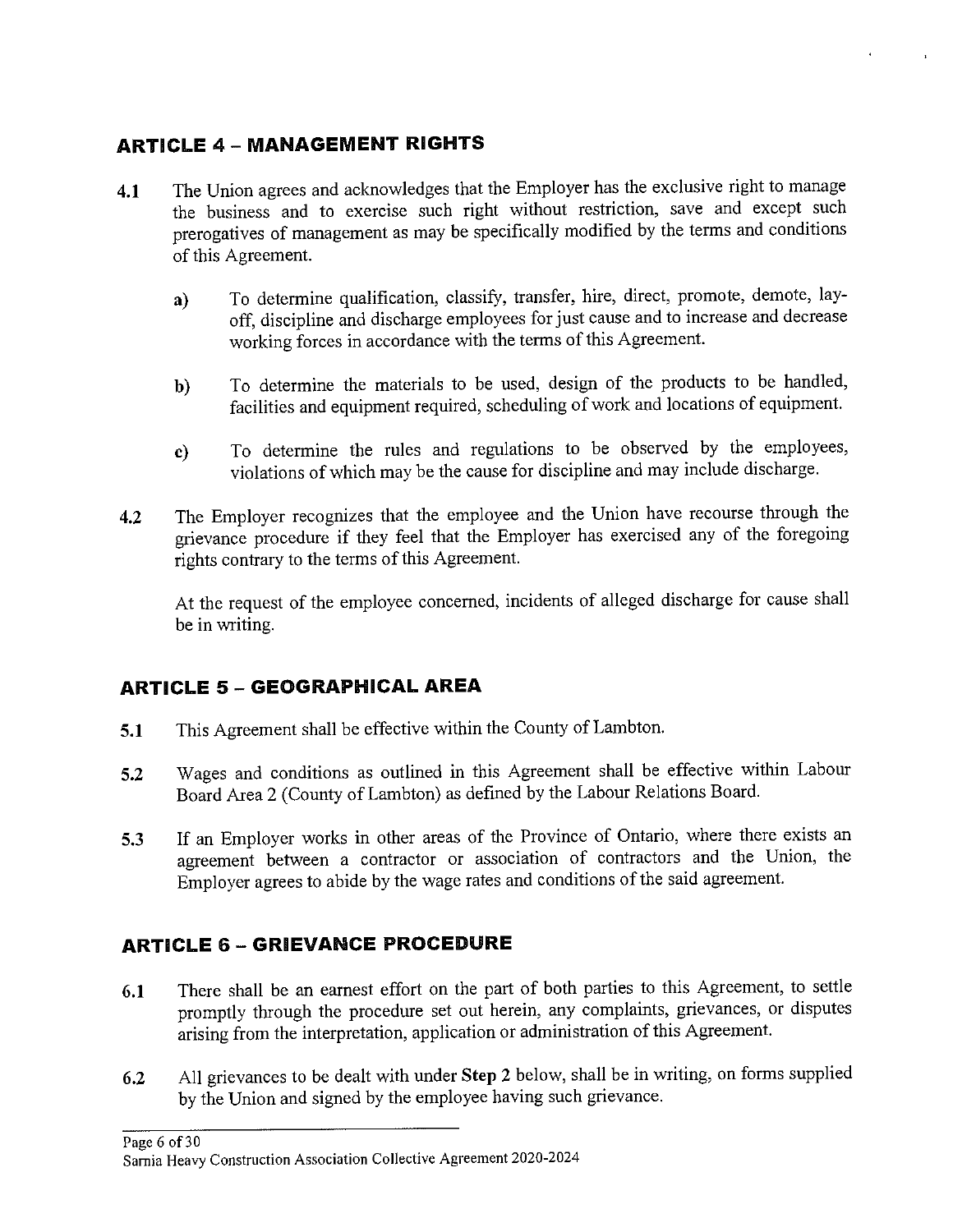## **ARTICLE 6 - GRIEVANCE PROCEDURE** - cont'd

- **6.3** Written grievances, to be valid, shall set out the nature of the grievance, the article or articles alleged to have been violated and the nature of the remedy sought and shall not be subject to change at later steps except by mutual agreement in writing with the Employer, or in the case of remedy, an Arbitration Board.
- **6.4** In determining the time which is allowed in the various steps of **Article 6 and 7,**  Saturday, Sunday and Statutory Holidays shall be excluded and any time limits may be extended by mutual agreement in writing.
- **6.5** If advantage of the provisions of **Article 6** and **7** hereof is not taken within the time limits specified or as extended in writing as set out above, the grievance shall be deemed to have been abandoned and may not be re-opened.
- **6.6** The Employer shall designate and name the official to whom a written grievance is submitted at **Step 2.**
- **6.7 a)**  It is understood and agreed that an employee does not have a grievance until he has discussed the matter with his foreman or other supervisory personnel acting in this capacity and given him an opportunity of dealing with the complaint. His decision shall be made known to said employee within forty-eight ( 48) hours. Grievances properly arising under this Agreement shall be adjusted and settled as follows:
	- **STEP 1** Within ten (10) full working days after the circumstances giving rise to the grievance occurred or originated, the aggrieved employee and/or a Union Representative, shall present the grievance in writing to the official of the Employer named by the Employer to handle grievances at this step. If a settlement satisfactory to the Union and the employee concerned is not reached within two (2) full working days, the grievance may be presented as indicated in **Step 2** at any time within five (5) full working days thereafter or if the grievance involves monetary, discipline or discharge matters, not involving the interpretation of the agreement to final and binding arbitration.
	- **STEP 2** At this step, the grievance shall be referred to the Joint Labour Management Committee, which shall convene a meeting within ten  $(10)$  full working days to deal with the grievance. Should no satisfactory settlement be reached within five (5) full working days after the meeting, the grievance may be submitted to arbitration.

#### Page 7 of 30 Sarnia Heavy Construction Association Collective Agreement 2020-2024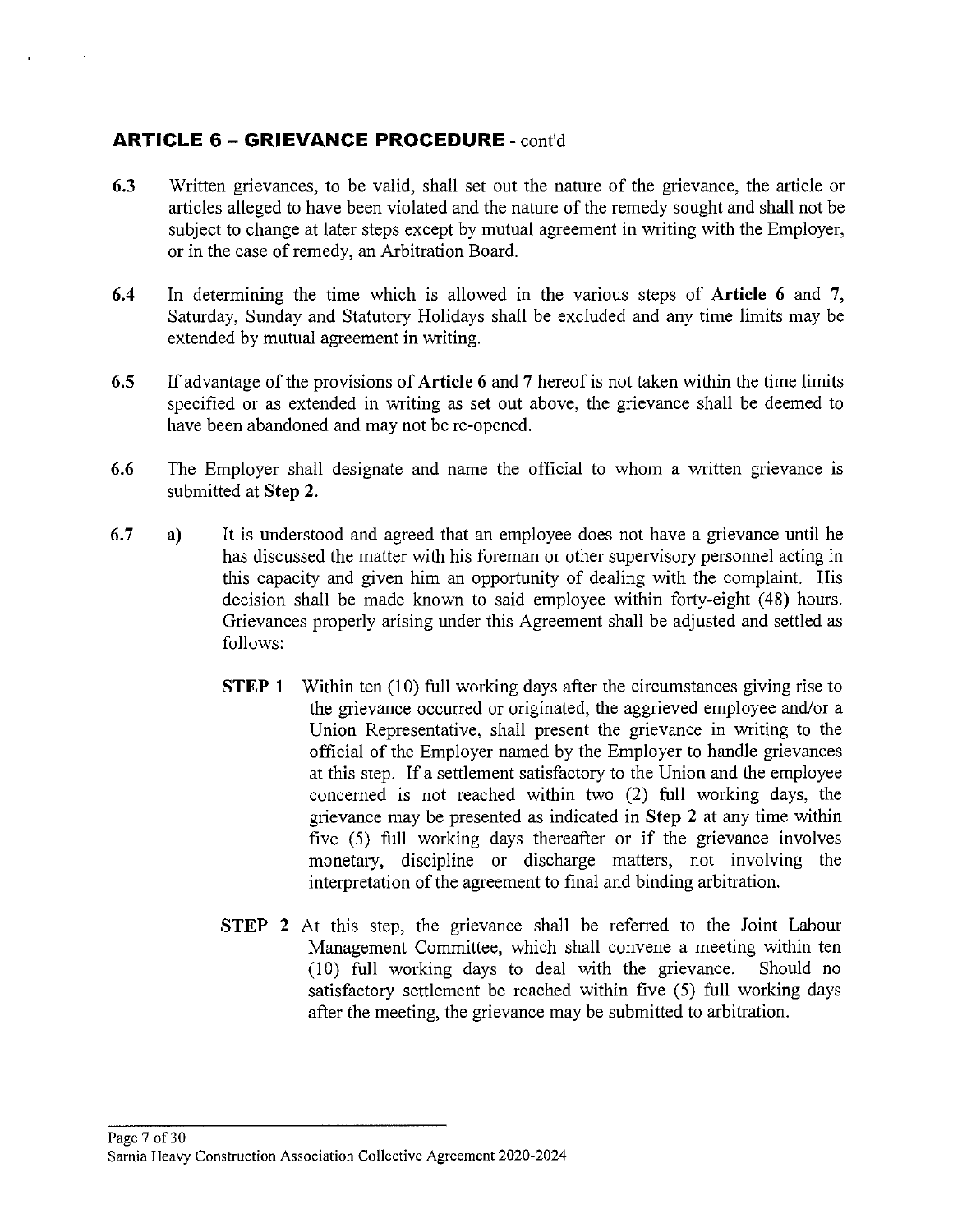## **ARTICLE 6 - GRIEVANCE PROCEDURE** - cont'd

**b)** The Union may process a written grievance which involves a number of employees of an Employer or the interpretation of the agreement. Such grievance shall be commenced at **Step 2** of the above procedure.

The Employer may process a written grievance alleging a violation of or the interpretation of this Agreement at **Step 2** of the above procedure.

Such grievances shall be commenced at **Step 2** within ten (10) full working days after the circumstances giving rise to the grievance occurred or originated.

- **c)** No decision or settlement involving any grievance which has been dealt with at **Step 1** above, other than grievances which have been properly referred to final and binding determination, shall be used by any party as a precedent in future cases and shall be treated as only applicable to the grievance in question.
- **6.8** Notwithstanding the above, a grievance concerning wages and fringe benefits may be presented within thirty (30) days after the circumstances giving rise to the grievance occurred or originated and further provided that a grievance concerning welfare and pension contributions may be presented within thirty (30) days after the particulars of such grievance should have reasonably become first known to a Union Representative.

## **ARTICLE 7 - ARBITRATION**

- **7.1** The parties to this Agreement agree that any grievance which has been properly carried through all of the steps of the grievance procedure outlined in **Article 6** may be referred to a Board of Arbitration or other final determination within twenty (20) working days after completion of **Step 2** of **Article 6.** 7.
- **7.2** The Board of Arbitration will be composed of one person appointed by the Employer, one person appointed by the Union and a third person to act as Chairman chosen by the other two members of the Board.
- 7.3 Within five (5) working days of the request by either party for a Board, each party shall notify the other in writing of the name of its appointee.
- **7.4** Should the person chosen by the Employer to act on the Board and the person chosen by the Union fail to agree on a third member as Chairman within five (5) days of the notification mentioned above, the Minister of Labour of the Province of Ontario will be asked to appoint a Chairman.
- **7.5** The decisions of the Board of Arbitration or a majority of such Board constituted in the above manner shall be binding on the parties to this Agreement.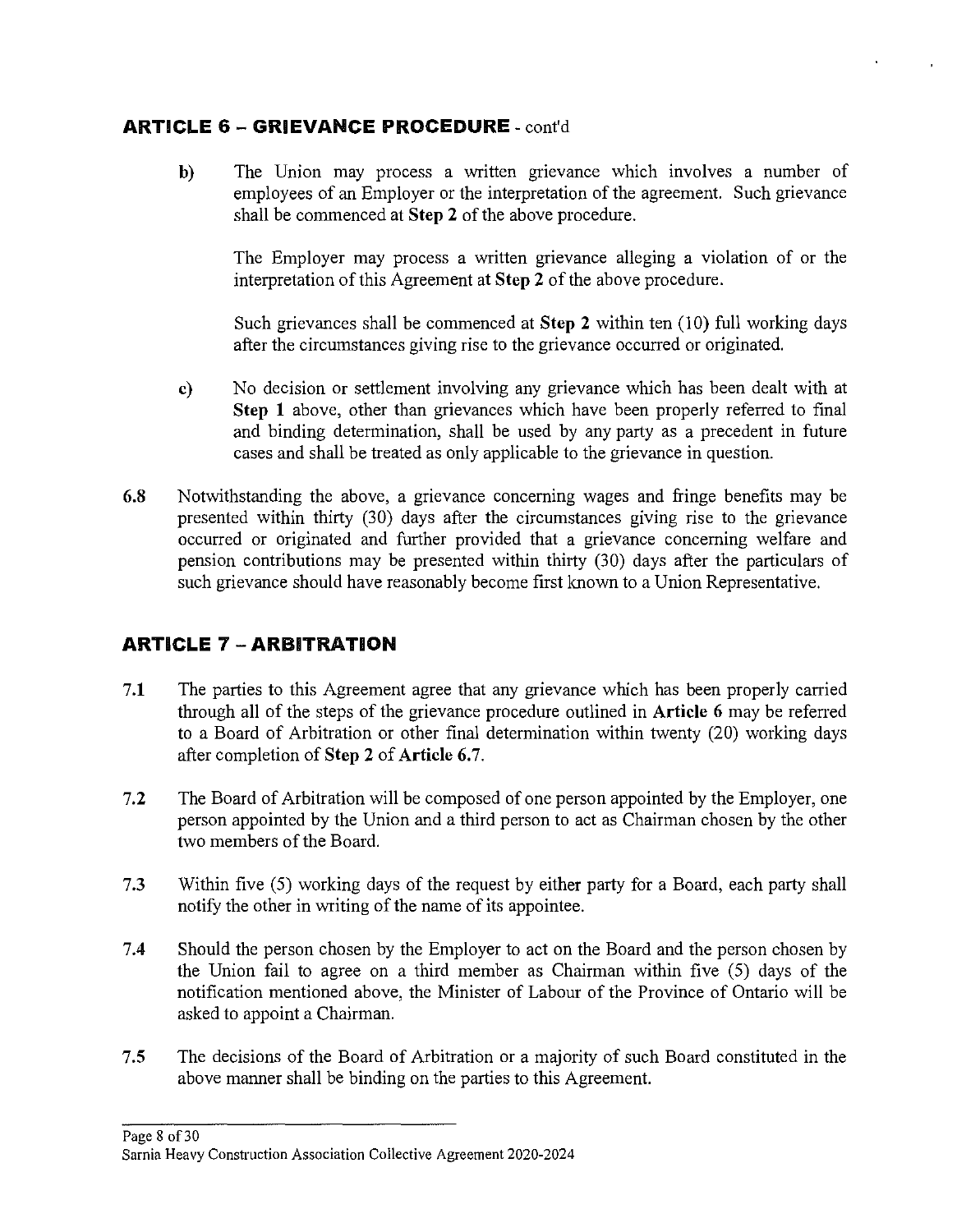## **ARTICLE 7 - ARBITRATION** - cont'd

 $\rightarrow$ 

- **7.6** The Board of Arbitration shall not have the power to alter or change any of the provisions of this Agreement or to substitute any new provisions, for any existing provisions, nor to give any decisions inconsistent with the terms and provisions of this Agreement.
- 7.7 Each of the parties to this Agreement will bear the expense of the Arbitrator appointed by it and the parties will jointly bear the expense of the Chairman.

## **ARTICLE 8 - NO STRIKES, NO LOCKOUTS**

**8.1** In view of the grievance and arbitration procedures provided in this Agreement, it is agreed that there shall be no strike, picketing, slowdown or stoppage of work, either complete or partial, and that during the terms of this Agreement, there shall be no lockout.

## **ARTICLE 9 - UNION REPRESENTATION**

- **9.1** The Business Representative of the Union shall have access to all jobs during working hours, but in no case shall his visits interfere with the progress of the work, and he shall notify the Company office, the job office, or the job superintendent, whichever is applicable, before visiting the job site.
- **9.2** The Employer agrees to recognize such reasonable number of stewards as may, from time to time, be appointed by the Union, but shall not be obliged to recognize such stewards until it has been informed in writing of the name of stewards as they are appointed.
- **9.3** One steward shall be one of the last two employees (covered under the terms of this Agreement) to remain working, provided such steward is capable and qualified to perform the work required.

## **ARTICLE 10-SAFETY, SANITATION AND SHELTER**

- 10.1 Adequately heated enclosures or cabs for men operating, maintaining or repairing equipment shall be provided by the Employer, where reasonably required.
- **10.2** Protective equipment required under abnormal conditions or during inclement weather will be supplied by the Employer and shall be returned after use.
- **10.3 a)** The Employer agrees to supply the necessary drinking water and cups as per O.H.S.A.
	- **b)** The Employer agrees to provide sanitary facilities, wherever practical.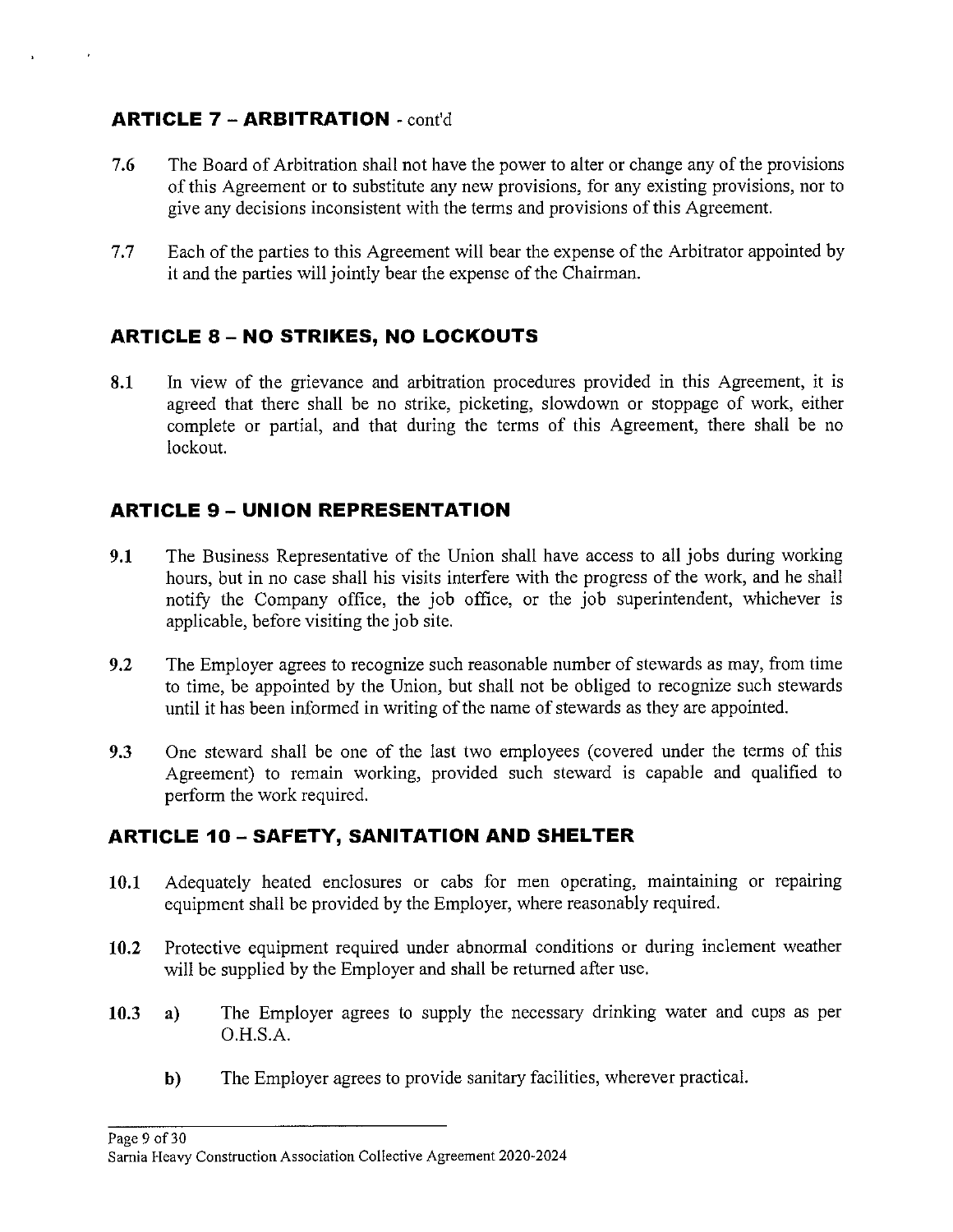## **ARTICLE 10 - SAFETY, SANITATION AND SHELTER** - cont'd

- **10.4** Adequately heated shelter for employees to eat their lunch shall be provided by the Employer, with table and seating space, which shall be maintained in a clean and sanitary condition by the employees and the Employer unless other arrangements are made with the Union.
- **10.5** An employee who is injured in the course of performing his duties and requires medical attention by a physician and is certified by the physician that he is unable to continue to work, shall be paid his regularly assigned hours on the day of the injury; otherwise the employee shall be paid his regular wages for any lost time incurred that day due to the injury.
- **10.6 a)** In the event of a fire or theft resulting in the loss of clothing or tools, the Employer will replace such items at their replacement value to a maximum of five hundred dollars (\$500.00) except as provided in **(b)** hereof, provided that such clothing and tools are kept in a place designated by the Employer. Such replacement is based on proof of loss by fire or theft being made to the Employer.
	- **b)** Mechanics are to file with their Employers, a listing of their tools showing their valuation and the Employer's liability shall be limited to such listing and the replacement value of such tools.
- 10.7 No entertainment or personal communication devices such as cell phones, Blackberries, iPods and/or similar devices shall be used on the job during working hours, nor shall they be turned on, except during lunch break, regular work breaks, job site emergencies, or where prior approval is obtained from the employee's supervisor.
- **10.8** Employees after eight hundred (800) hours of service will be reimbursed up to one hundred fifty dollars (\$150) per calendar year towards the purchase of employer approved safety footwear upon presentation of a receipt showing such purchase.

## **ARTICLE 11 - !PAYMENT OF WAGES AND LAY-OFF**

- **11.1 a)** Wages shall be paid by cash not later than Friday of each week, during working hours, or by cheque no later than Thursday of each week during working hours.
	- **b)** Accompanying each payment of wages shall be a retainable statement identifying both the Employer and the employee, showing the pay period, total hours marked "regular" and "overtime", the hourly rate, the total earnings, the amount of vacation pay, the amount and purpose of each deduction and net earnings.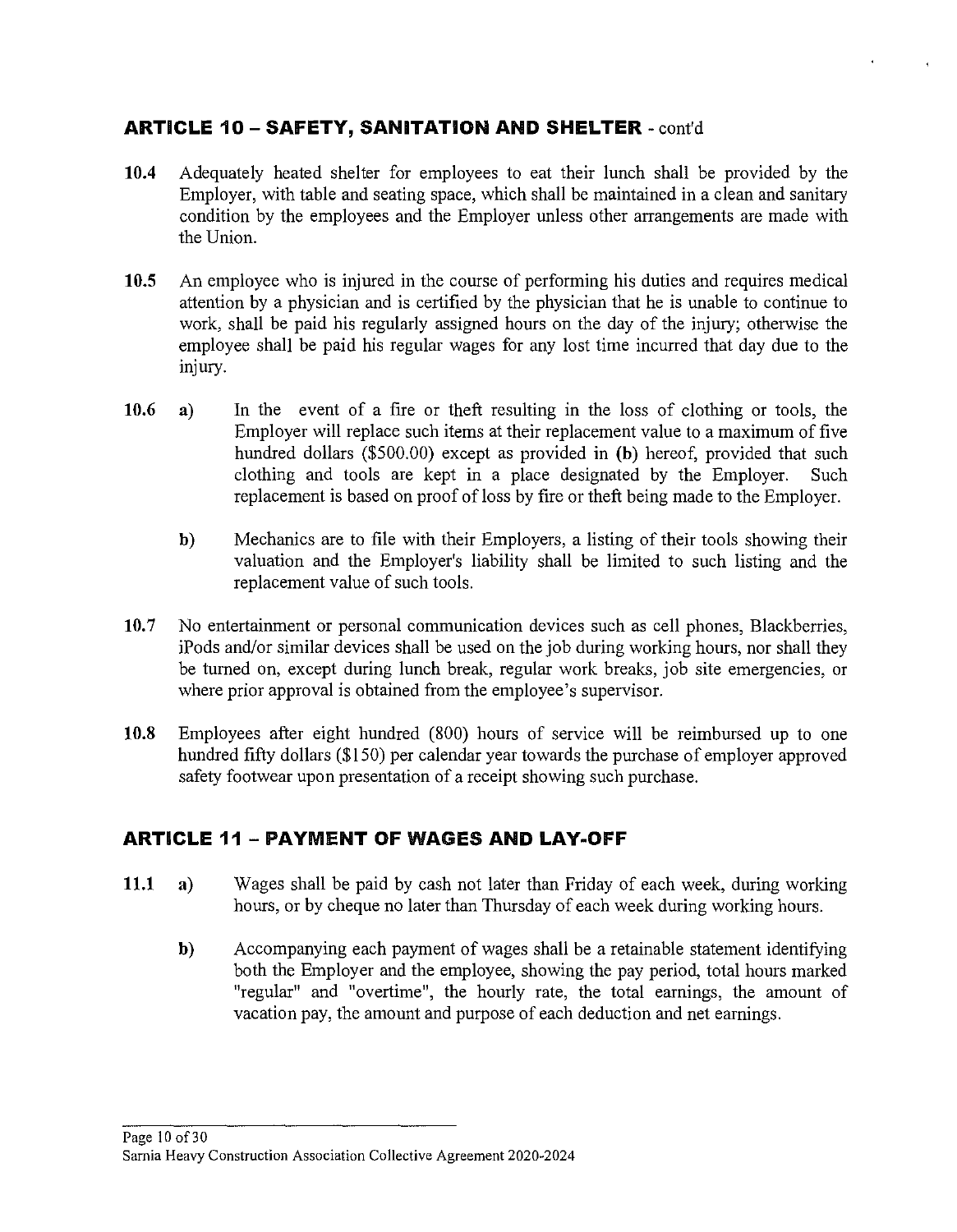## **ARTICLE 11 - PAYMENT OF WAGES AND LAY-OFF** - cont'd

 $\ddot{\phantom{1}}$ 

- **11.2** In the case of lay off, all employees shall be paid up to date on the job site where practical; otherwise cheques and EI Record of Employment Certificate shall be forwarded by registered mail to his last known address, within forty-eight ( 48) hours of the lay off. Notification to, or attempted notification of lay off, to an employee on a Saturday, Sunday or Statutory Holiday shall not be considered proper notice unless the employee is working on such days.
- **11.3** When laid off, employees shall be allowed sufficient time to clear up their personal and company property on the job site.
- **11.4** When employees who are laid off are not paid up to date on the job site and should the Employer fail to send such wages and/or employment records as stated above, the Employer shall pay eight (8) hours pay at the regular hourly rate for each additional regular working day the employee is required to wait for his pay and records, after giving notice to the Employer and giving him four (4) hours to correct such default.
- **11.5** When an employee quits his job, he shall be paid in full, on the next regular pay day, at which time, he shall receive his EI Record of Employment Certificate.
- **11.6** An employee being laid off shall be so notified at least four (4) hours before the end of his last scheduled shift or day of work. If such notice is not given, the employee shall be given two (2) hours pay in lieu of such notice.

## **ARTICLE 12 - JURISDICTIONAL DISPUTES**

- **12.1** The Employer and the Union agree that there shall be no work stoppage resulting from jurisdictional disputes. In the case of a jurisdictional dispute, the Employer agrees to assign work in accordance with the Contractors' Responsibility Section of the Procedural Rules and Regulations of the Building and Construction Trades Department AFL-CIO.
- **12.2** All jurisdictional disputes shall be settled and adjusted accordingly to the present plan established by the Building and Construction Trades Department AFL-CIO or any method or procedure which may be adopted in the future by the Building and Construction Trades Department. Decisions rendered shall be final and binding and conclusive on the Employer and the Union.
- **12.3** Joint Labour Management Committee The parties hereto agree to the establishment of a Joint Labour Management Committee composed of representatives of the Employer and representatives of the Union. The purpose of this committee will be for the effective administration of the Collective Agreement and to provide a means of communication for the resolution of any or all disputes that may arise through the application of the Agreement. Meetings will be held on an annual basis or as deemed necessary in the interests of both parties.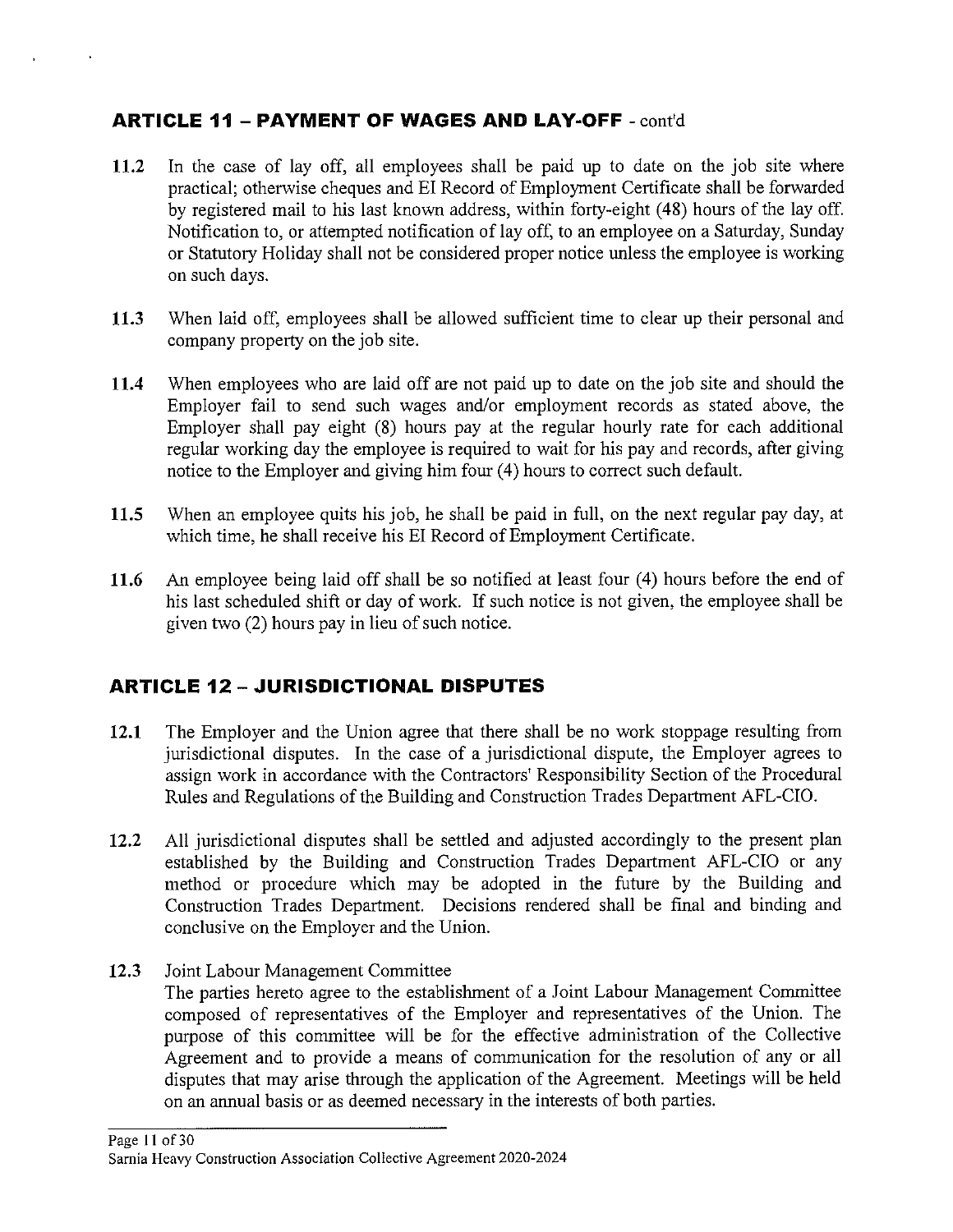## **ARTICLE 13 - STATUTORY HOLIDAYS AND VACATION PAY**

**13.1** All work performed on the following holidays shall be paid for at double the regular rate of wages:

| New Year's Day    | Good Friday     | Victoria Day |
|-------------------|-----------------|--------------|
| Dominion Day      | Civic Holiday   | Labour Day   |
| Thanksgiving Day  | Christmas Day   | Boxing Day   |
| <b>Family Day</b> | Remembrance Day |              |

**NOTE:** If the Government of the Province of Ontario amends "holiday" to include Heritage Day, such holiday shall be a holiday herein.

Should any of the above holidays occur on a Saturday or Sunday, such holiday shall be observed on the Monday and/or Tuesday following, unless changed by mutual agreement between the Employer and the Union.

No work shall be performed on Labour Day, except to save life, limb or property.

- **13.2** It is understood and agreed that the employee's vacation period shall be mutually agreed upon by the Employer and the employee.
- **13.3** The Employer agrees that when the Union informs them of any changes in the payout of Vacation or Statutory Holiday pay, they will immediately conform to these changes.

## **ARTICLE 14- HOURS Of WORK**

- 14.1 Fifty (50) hours per week, Monday through Friday, shall constitute a regular work week for work performed in the following sectors:
	- a) Municipal Work
	- b) Bridges and Structures
	- c) Sewers and Watermains
	- d) All roadwork tendered by cities and townships in Lambton County
	- e) Heavy Engineering

The standard work week for all residential work and road work tendered by Lambton County and MTO shall be fifty-five (55) hours Monday through Friday.

The said regularly assigned hours to be between the hours of 7:00 a.m. and 7:00 p.m., with one-half  $(\frac{1}{2})$  hour lunch period without pay.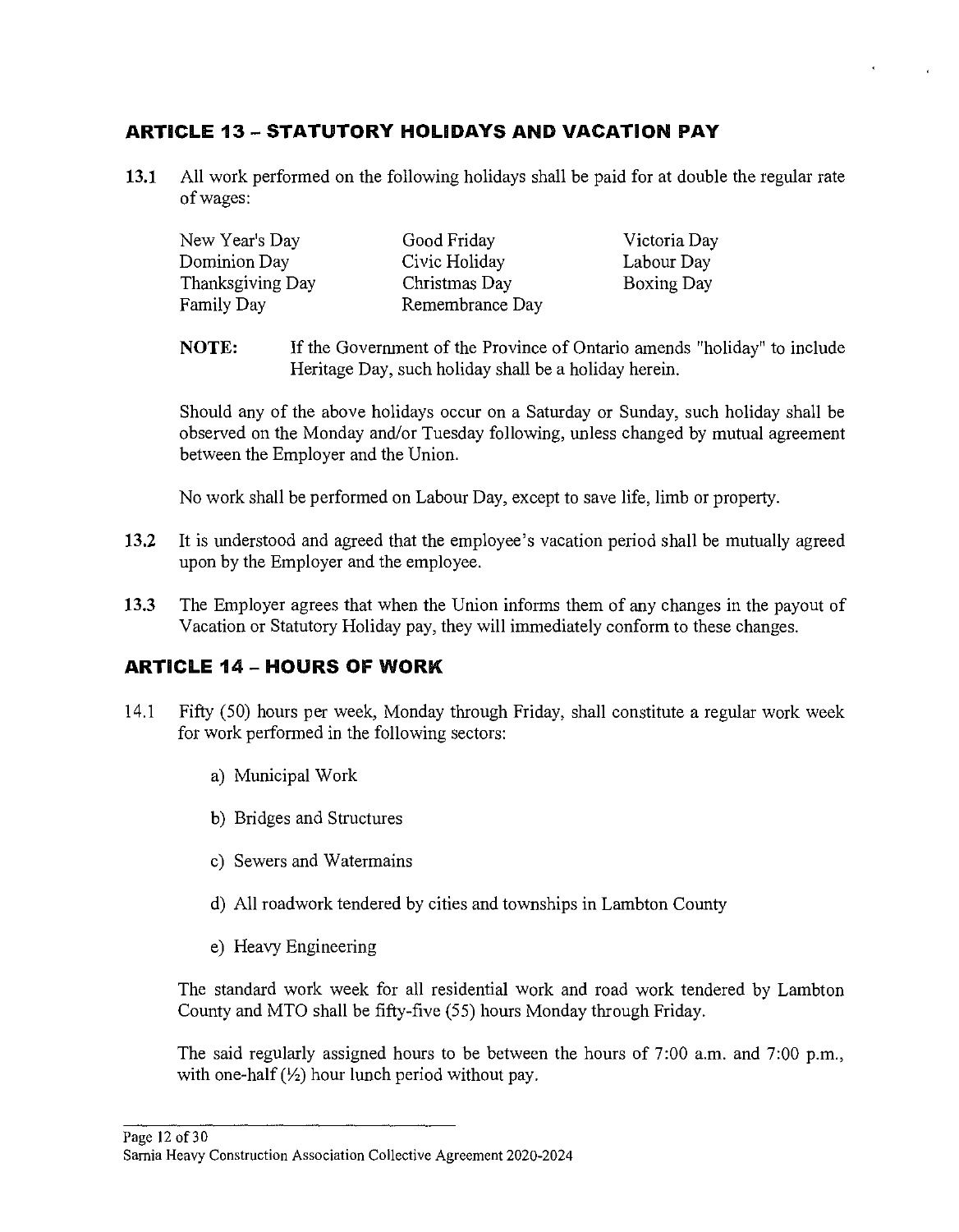#### **ARTICLE 14 - HOURS OF WORK** - cont'd

If an employee is required to work without a lunch period, he will be paid an additional one-half  $(\frac{1}{2})$  hours pay. The starting and quitting times may be changed by mutual agreement between the Employer and the Union.

14.2 Residential work at eighty percent (80%) of the rate, one hundred percent (100%) of the benefits. This section does not cover any work normally performed by other agreements with Local 793 and the Employer, and does not include the building. If the operator works less than ten (10) hours at this rate, he will be paid the full rate.

## **ARTICLE 15 - OVERTIME**

- **15.1** The Employer may require employees to perform work in excess of their regular assigned hours and employees will be given as much notice as possible.
- **15.2** All time worked by an employee before 7:00 a.m. and after 7;00 p.m., Monday through Friday, and all hours worked in excess of those set out in **Article 14.1** above, and all time worked on Saturday shall be at the rate of time and one-half  $(1/\chi x)$ . All time worked on Sundays and Statutory Holidays shall be at the rate of double time (2x).

If, during the work week as described in **Article 14.1** of this Agreement, eight (8) or more hours are lost due to inclement weather, one (I) eight hour shift may be made up on Saturday, at straight time rates of pay.

## **ARTICLE 16 - SHIFT WORK**

- **16.1** The Employer agrees not to establish a second shift which reduces the hours of work of the first shift as established in **Article 14.1 - Hours of Work.**
- **16.2** When shift work outside the hours as laid down in **Article 14.1** is worked, a premium of one dollar and fifty cents (\$1.50) per hour will be paid for the second shift, one dollar and seventy-five cents (\$1.75) for the third shift.

When a first shift is not established, but an irregular start time is necessary, a premium of one dollar and twenty-five cents (\$1.25) per hour will be paid.

**16.4** All hours worked between midnight (12:00 a.m.) Friday and midnight (12:00 a.m.) Sunday, shall be paid as outlined in **Article 15 - Overtime.** 

Page 13 of 30 Samia Heavy Construction Association Collective Agreement 2020-2024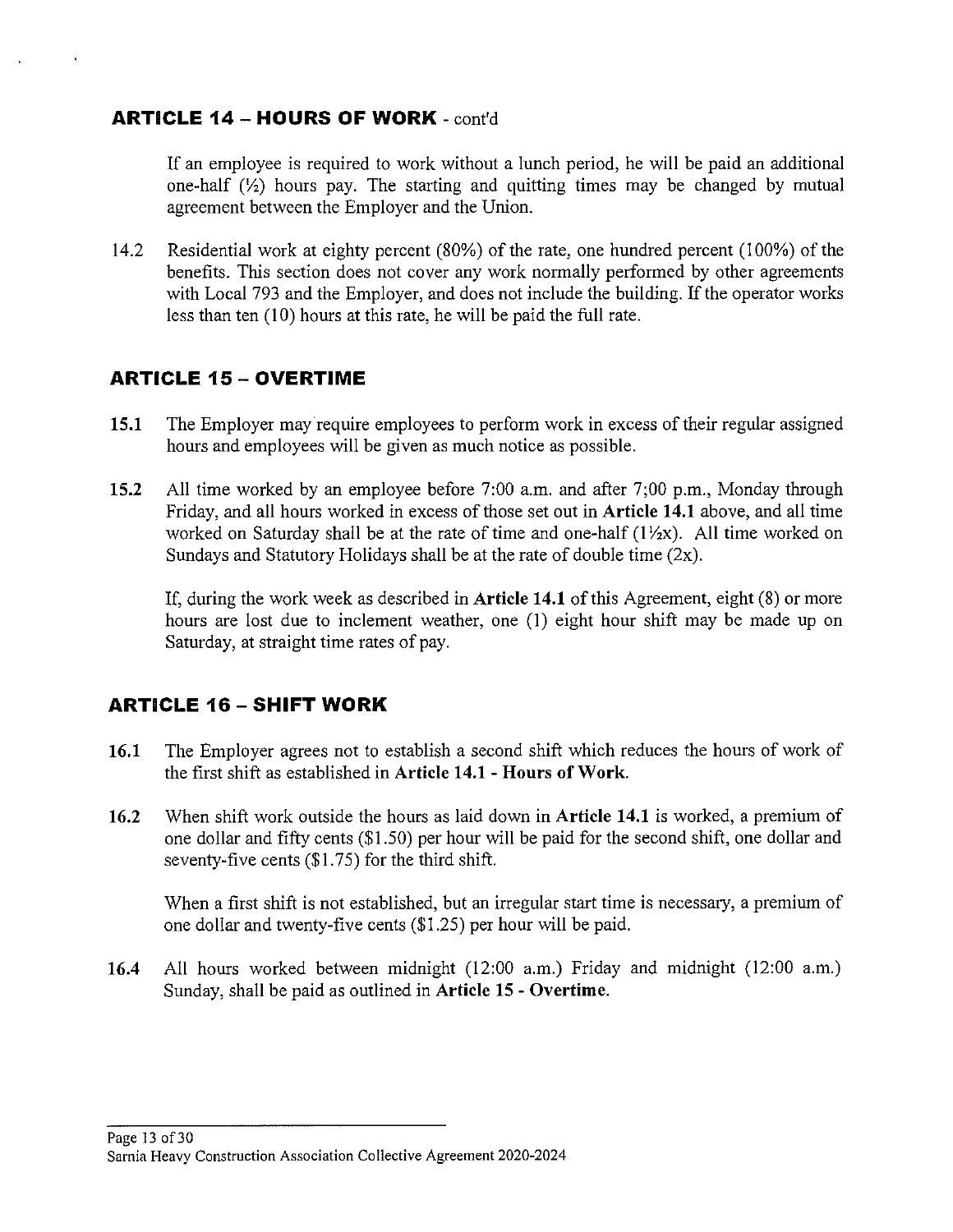## **ARTICLE 17- MEALS AND REFRESHMENT BREAKS**

- **17.1** Employees who are required to work after 7pm, shall be provided a meal allowance of twenty dollars (\$20.00), to be paid on the next pay period
- **17.2** Employees shall have two (2) fifteen (15) minute break periods. One in the first half and one in the second half of each shift. When overtime is worked, break periods shall be scheduled for approximately the middle of each four (4) hour work period.

## **ARTICLE 18- INCLEMENT WEATHER AND REPORTING TIME**

- 18.1 An employee who reports for work on any day shall receive a minimum for four (4) hours pay (total package), plus all travel and/or lodging allowance payable for that day for reporting, and shall remain at any work covered under the terms of this Agreement, unless directed otherwise by the Employer. Should a shift be cancelled within one (1) hour of start time a reporting allowance of two (2) hours pay and the applicable travel and/or lodging allowance will be paid.
- 18.2 An employee who reports for work and is unable to perform his work due to inclement weather, shall receive two (2) hours pay plus all travel time and/or living allowance payable for that day for reporting, provided he remains at the job site, unless directed otherwise by the Employer

## **ARTICLE 19- RECALL AND PREMIUM CALL-OUT**

- **19.1** When an employee is recalled to work after completion of his normal day's work, Monday through Friday inclusive, he shall be paid a minimum of four (4) hours pay, at the applicable rate.
- 19.2 When an employee is required to report to work on a Saturday, Sunday, or Statutory Holiday, he shall be paid a minimum of four (4) hours at the applicable premium rate. In the event an employee is recalled to work on a Saturday, Sunday or Statutory Holiday, he shall be paid a minimum of a further four (4) hours at the applicable premium rate.

## **ARTICLE 20 -TRAVEL TIME**

**20.1 TRAVEL ZONES** 

**Zone A** - Larnbton County

- Zone  $B -$  Outside Lambton County up to one hundred (100) km radius from Sarnia City Hall
- Zone  $C -$  Over One hundred (100) km up to one hundred twenty (120) km radius from Sarnia City Hall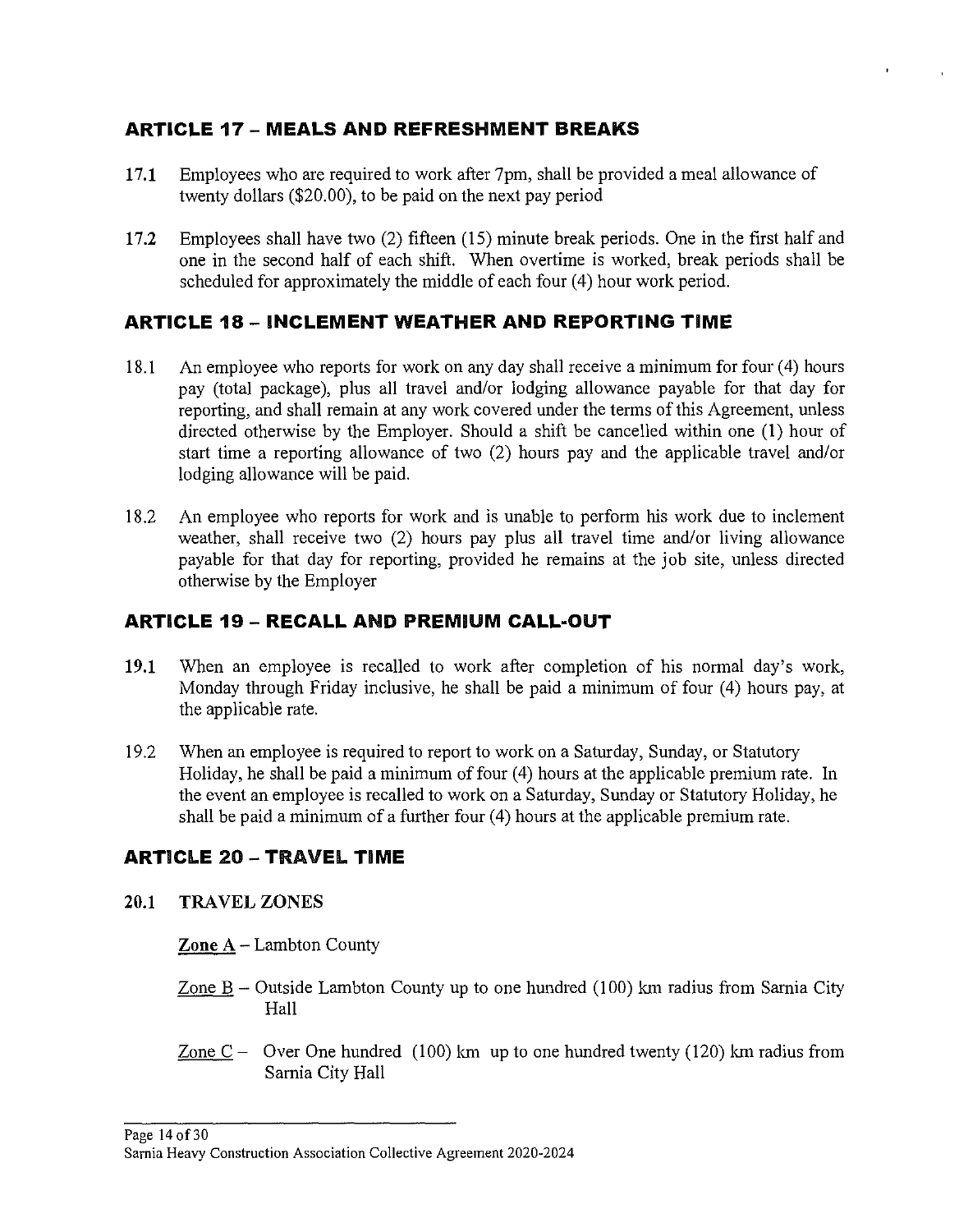#### **ARTICLE 20 -TRAVEL TIME** - cont'd

 $\bar{\rm{t}}$ 

Zone  $D -$  Over One hundred twenty (120) km up to one hundred fifty (150) km radius from Samia City Hall

- Zone  $E -$  Over one hundred fifty (150) km radius from Sarnia City Hall
- **20.2** When the employer provides transportation to the employees who are passengers to and from the jobsites, mileage shall be paid at the following zone rates
	- Zone  $A$  zero dollars (\$0.00) per day Zone  $B$  – thirty-one dollars (\$31.00) per day Zone C – thirty-six dollars (\$36.00) per day Zone  $D$  – forty-one dollars (\$41.00) per day Zone  $E - f$ ifty-one dollars (\$51.00) per day

On May  $1^{st}$ , 2021 rates in Zones B, C, D and E shall increase by one dollar (\$1.00) On May  $1^{st}$ , 2022 rates in Zones B, C, D and E shall increase by one dollar (\$1.00) On May  $1^{st}$ , 2023 rates in Zones B, C, D and E shall increase by one dollar (\$1.00)

- **20.3** When the employees provide their own transportation to and from the jobsite, mileage shall be paid at the following zone rates
	- Zone  $A$  zero dollars (\$0.00) per day Zone  $B -$  forty-four dollars (\$44.00) per day Zone  $C$  – seventy-six dollars (\$76.00) per day Zone  $D$  – one hundred three dollars (\$103.00) per day Zone  $E$  – one hundred eleven dollars (\$111.00) per day

On May  $1^{st}$ , 2021 rates in Zones B, C, D and E shall increase by one dollar (\$1.00) On May  $1^{st}$ , 2022 rates in Zones B, C, D and E shall increase by one dollar (\$1.00) On May  $1^{st}$ , 2023 rates in Zones B, C, D and E shall increase by one dollar (\$1.00)

- **20.4** Where the Employer provides transportation it shall be deemed suitable for passengers by the Ministry of Transportation and all equipment and materials shall be secured and be kept separate from the passengers.
- **20.5** An employee who reports to work and is required to travel between jobs in a company vehicle shall be paid for all time spent travelling between jobs at the applicable rate of pay (total package). When an employee reports for work and provides their own transportation and is required to travel between jobs, the employee will be paid the applicable rate of pay (total package) plus the applicable Zone mileage amount.

Page 15 of30 Samia Heavy Construction Association Collective Agreement 2020-2024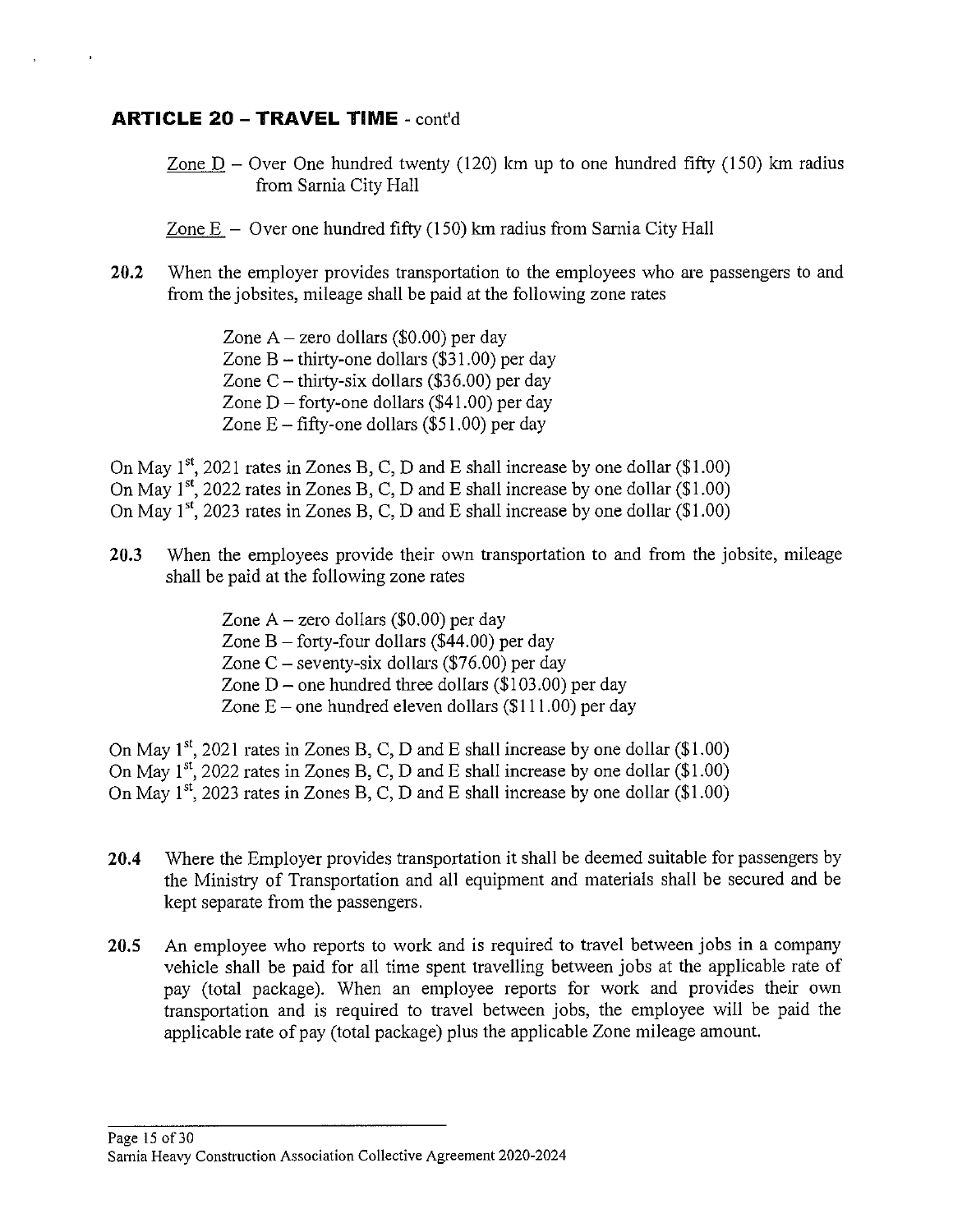## **ARTICLE 20 -TRAVEL TIME** - cont'd

- **20.6** An employee required to drive an Employer's vehicle to and from jobsites shall be paid their applicable rate of pay (total package) for all such hours and not be entitled to any travel pay listed in **Article 20.2.** If such employee is only required to drive a company vehicle one way per day, they shall be paid their regular rate of pay (total package) for all time spent driving and one half(½) of the applicable zone amount in **Article 20.2 or 20.3**  (depending on method of transportation).
- **20.7** Lodging is one hundred seventy dollars (\$170.00) per night away. Travel pay in **Article 20.2 or 20.3** ( depending on method of transportation to the jobsite) will be paid on both the travel in and on the travel home. When employees are required to work more than a three hundred twenty (320) km radius from Sarnia City Hall, lodging will be paid on a seven (7) days a week basis.

## **ARTICLE 21 - WORK IN COMPRESSED AIR**

#### **21.1 General**

**a)** Work in compressed air will be conducted m accordance with applicable governmental laws and regulations.

## **21.2 Provisions for Working in Compressed Air**

**a)** The following sliding scale of premium payments shall apply to workers in compressed air. These payments are non-cumulative, and are considered a bonus (not to be included in calculating overtime pay or add-ons for fringe benefits).

| <b>AIR PRESSURE</b>      | <b>PREMIUM PER HOUR</b> |
|--------------------------|-------------------------|
| $\parallel$ 1 - 14 lbs.  | \$1.00                  |
| $\parallel$ 15 - 20 lbs. | \$1.50                  |
| $\parallel$ 21 lbs.      | \$2.00                  |

For air pressure over twenty-one (21) pounds, the Employer agrees to pay twentyfive cents (\$0.25) per pound compressed air premium for each pound over twentyone (21) pounds, in addition to the twenty-one (21) pound rate.

- **b)** Where employees are required to work in compressed air, they shall receive a minimum of eight (8) hours per day or shift.
- **c)** Rest periods when working under air pressure are to be paid as specified by law, and no deduction will be made for a meal break falling in the rest period between the two (2) working periods.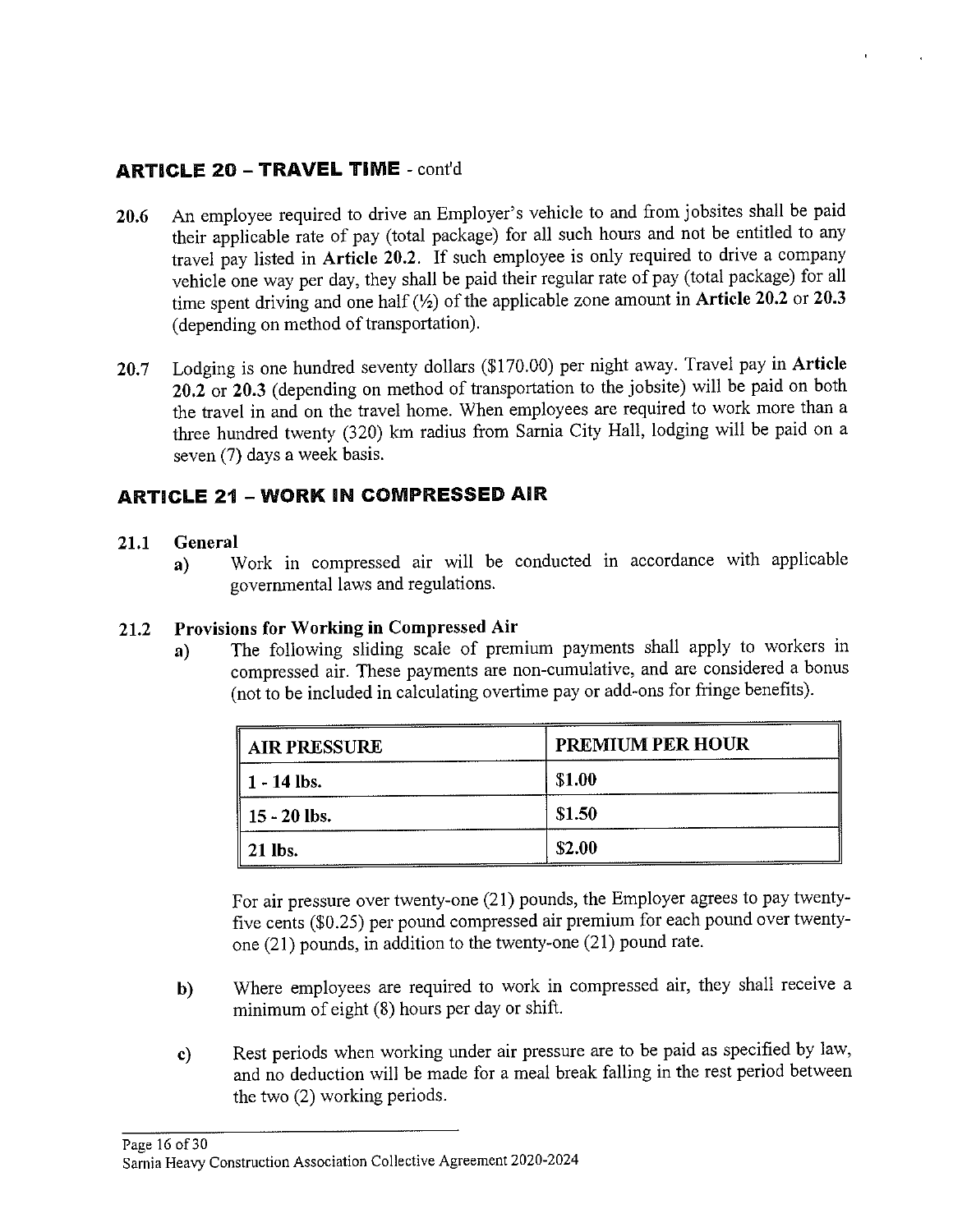## **ARTICLE 21 - WORK IN COMPRESSED AIR** - cont'd

- **d)** Where employees are required to have their lunch break underground in compressed air, the Employer agrees that a proper sanitary lunchroom facility shall be provided, heated when necessary, and separate from the work area. Potable water shall be provided at all times. Sanitary toilets shall be provided and shall not be located in or near the lunchroom area.
- e) Hot Beverages

 $\ddot{\phantom{a}}$ 

- **(i)** The Employers shall, at their own expense, supply sugar and hot beverages for employees working in compressed air during rest periods;
- **(ii)** Containers and cups for the beverage required as outlined above shall be maintained in a clean and sanitary condition and kept stored in a closed container.

## **ARTICLE 22 - GENERAL**

**22.1** An employee will be granted a leave of absence for vital personal reasons, or to attend a Union Convention or Jury Duty. A leave of absence will be granted to regular employees for a period of up to one (I) year to serve in a full time position with the Union. Such requests shall be in writing.

## **ARTICLE 23 - SCHEDULE "A"**

**23.1** Attached to and forming part of this Agreement is **Schedule "A"** outlining wage rates, classifications, vacation pay and trade conditions.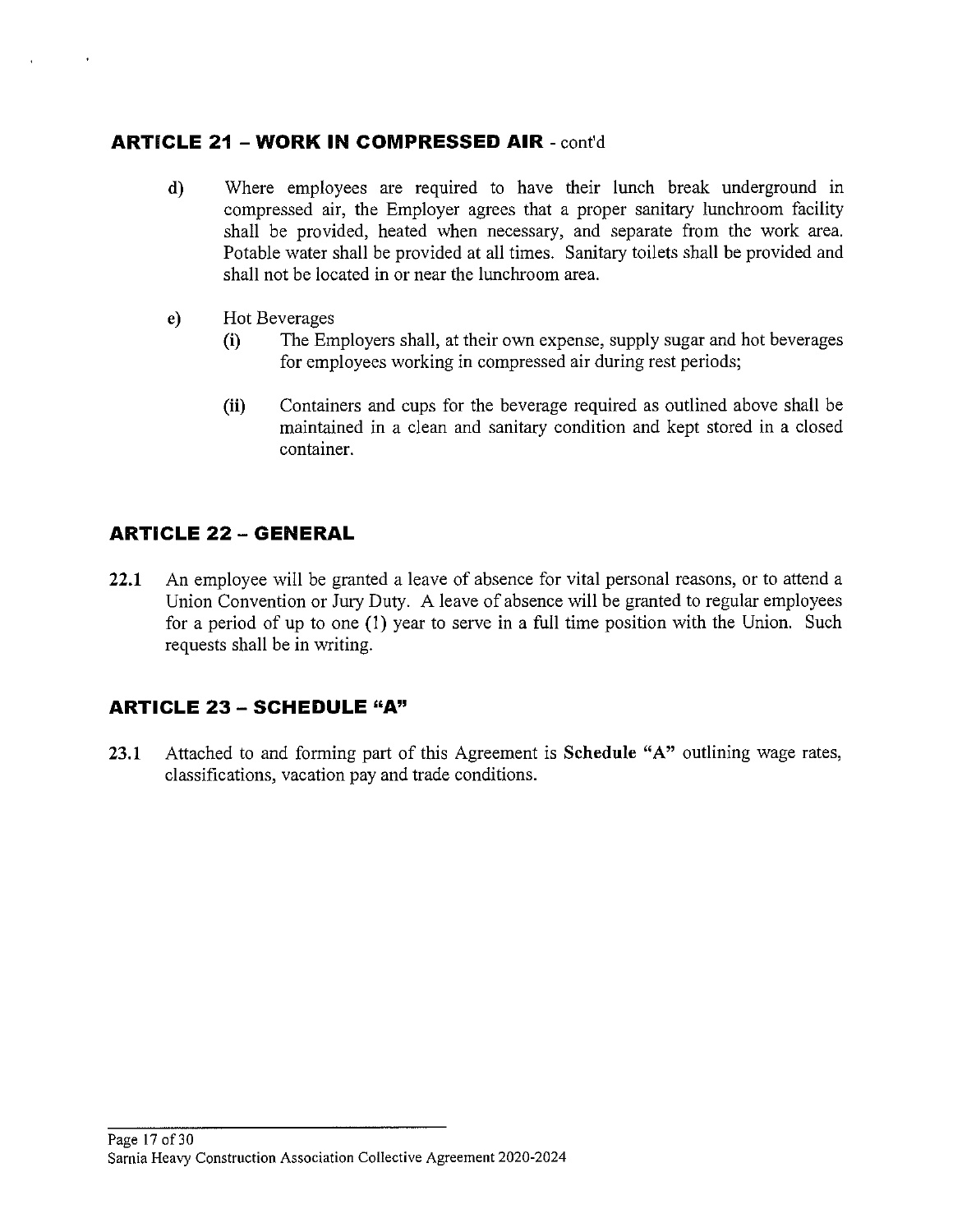#### **SCHEDULE "A"**  \* \* \* \* \* \* \*

 $\ddot{\ast}$ 

## **THIS SCHEDULE SHALL COVER AND APPLY TO ALL MEMBERS OF THE INTERNATIONAL UNION OF OPERATING ENGINEERS, LOCAL 793.**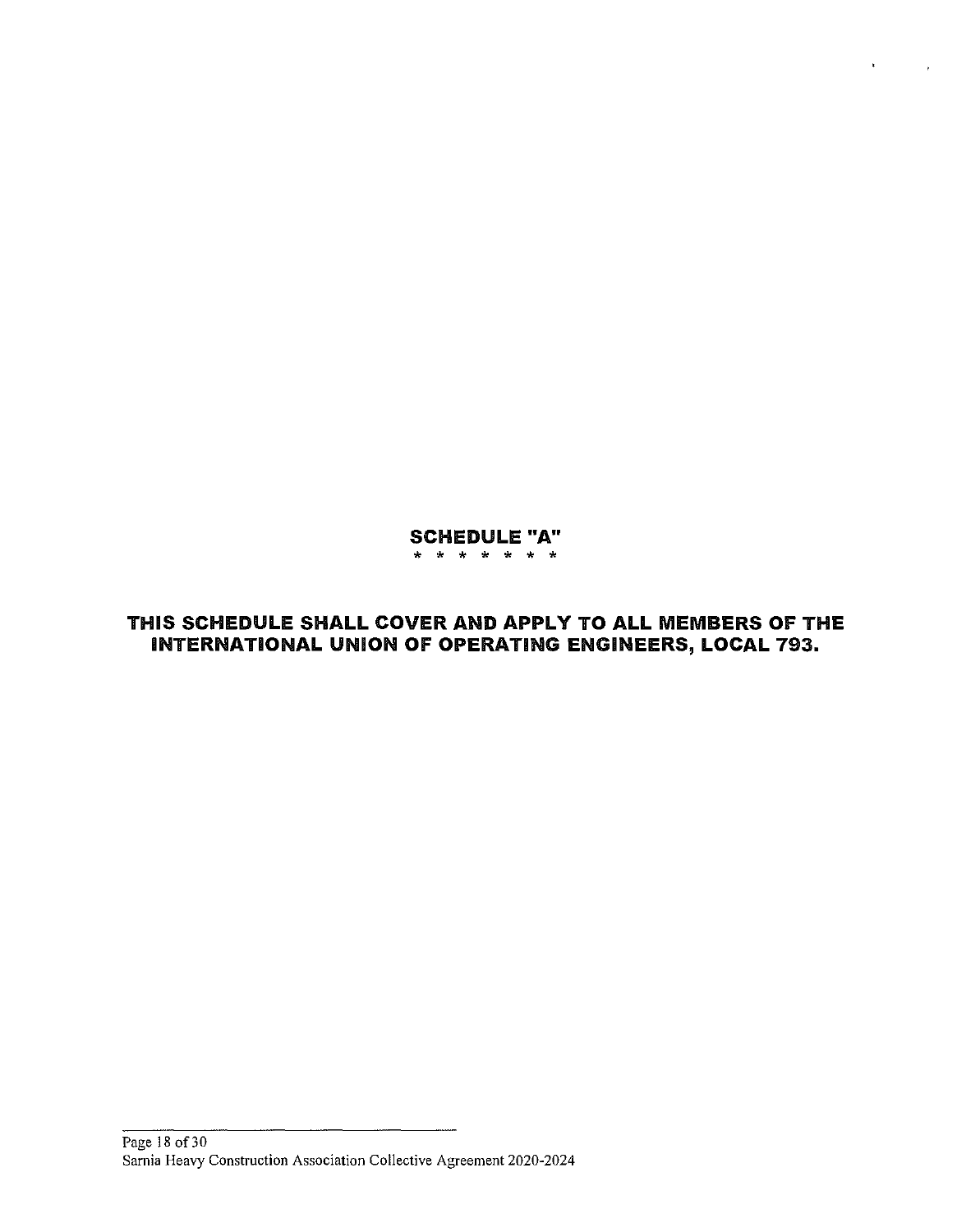## **SCHEDULE "A"**

## **ARTICLE 1 • GENERAL**

 $\overline{1}$ 

- **1.1** Nothing herein shall be so construed as to effect a reduction in wages or of existing benefits of any employees covered by this Agreement.
- **1.2** All equipment listed in the following classifications shall be manned by members of the Union to operate, repair, maintain, service, install, erect or dismantle. Where repairs are performed in the field by the Employer, this Agreement shall apply, and the operator of the equipment under repair may assist with the service of such repairs on the job site. This includes raising or jumping of hoists and cranes.
- **1.3** When seven (7) members of the Operating Engineers are employed on a job or project, regardless of whom the Employer is, the General Contractor shall place a working foreman in charge. When the number of Operating Engineers on a job or project becomes greater than ten  $(10)$ , this foreman shall become non-operating.

This shall apply to each shift. This foreman will not replace any of the employees for operating or repairing except in an emergency. This foreman shall receive not less than two dollars (\$2.00) per hour over the hourly rate of the Operating Engineers in Classification **nA11.** 

- **1.4** When equipment covered by this Agreement is being moved from place to place under its own power, only employees covered by this Agreement shall be used to move such equipment.
- **1.5** No equipment shall be operated by demonstrators on a site for more than two (2) working days without the Union being notified and a qualified Union operator being present in order that he may familiarize himself with the equipment.
- **1.6** When work is to be performed by mechanics, welders and servicemen, outside the confines of the shop, adequate protection from the weather will be provided.
- **1.7** Employees involved in maintenance repair or similar work shall be allowed ten (10) minutes to store tools and wash up.
- **1.8** Equipment operators and/or crews shall not be replaced by foremen, mechanics or those above rank of foreman, for the purpose of overtime or reduction in crews, unless crews voluntarily decline such work; in which case, other regular operators or crews shall be given the first opportunity for such work.
- **1.9** If and when an Employer takes his employees to other areas of the Province, the employee will receive the conditions of this Agreement including the travel provisions.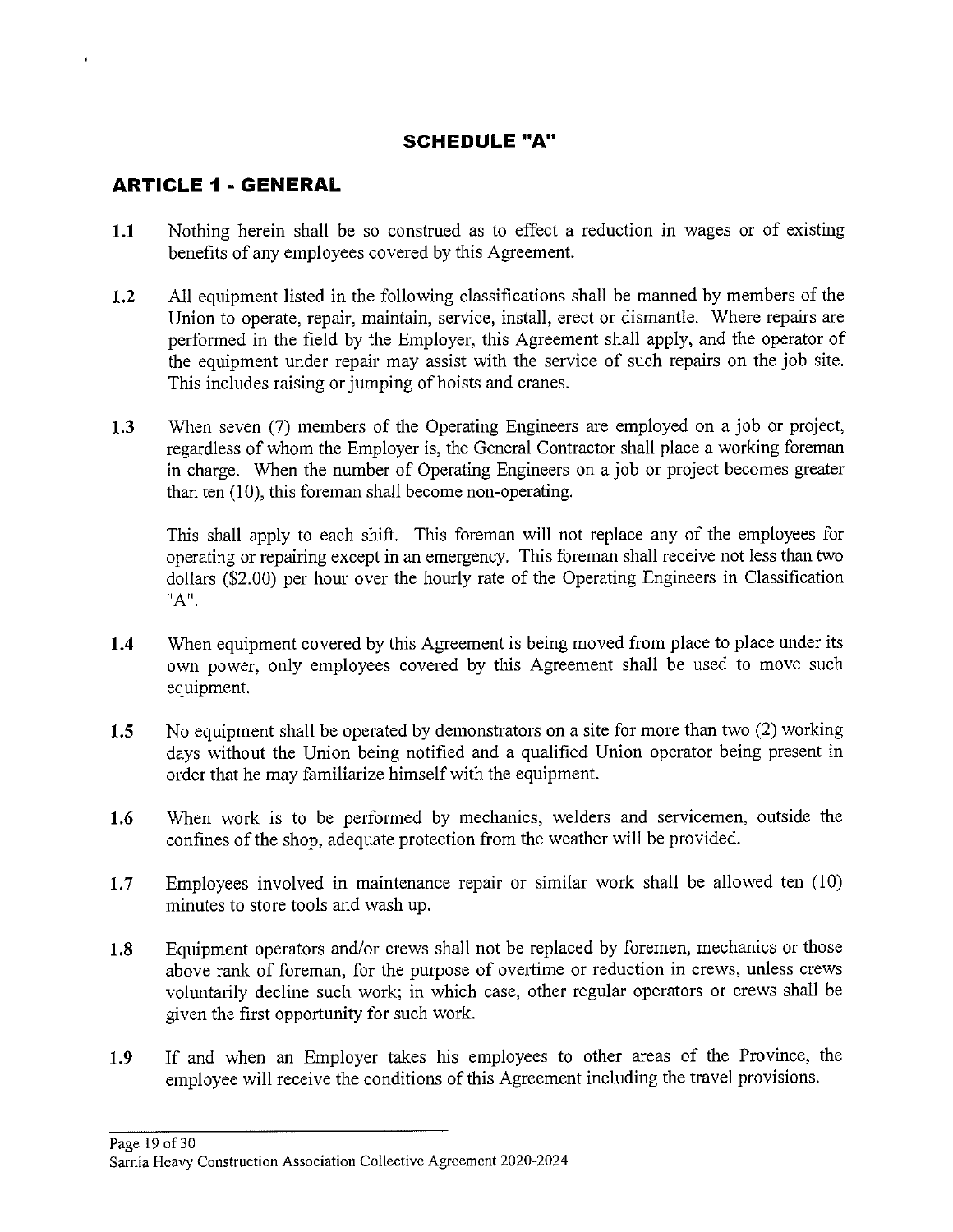## **ARTICLE 1** - **GENERAL** - cont'd

- **1.10** Operators required to operate equipment in more than one rate classification during the same shift shall be paid the highest classification rate for the equipment operated.
- **1.11** The Employer who normally employs twelve (12) or less employees working under this Agreement shall be entitled to request by name, two (2) persons from the Union's out-ofwork list, per calendar year.

The Employer who normally employs between thirteen (13) to twenty-four (24) employees working under this Agreement shall be entitled to request by name, three (3) persons from the Union's out-of-work list, per calendar year.

The Employer who normally employs over twenty-five employees working under this Agreement shall be entitled to request by name, four (4) persons from the Union's out-ofwork list, per calendar year.

## **ARTICLE 2 - WAGES**

- **2.1** All work that is not defined in the Schedule shall be performed under the appropriate Union agreement for the area and type of work to be performed.
- **2.2** Classifications and wage rates for all work as defined in **Article 14.1- Hours of Work:**

| Date      | Wage    | Vacation  | Benefit | Sub    | Pension | Total   | Training | National | DeNovo | Association |
|-----------|---------|-----------|---------|--------|---------|---------|----------|----------|--------|-------------|
|           |         | $Pay@8\%$ | Plan    | Plan   | Plan    |         | Fund     | Training | Fund   | Fund        |
| 6/29/2020 | \$34.31 | \$2.74    | \$5.52  | \$0.05 | \$6.60  | \$49.22 | \$0.60   | \$0.05   | \$0.02 | \$0.06      |
| 5/1/2021  | \$35.35 | \$2.83    | \$5.54  | \$0.10 | \$6.60  | \$50.42 | \$0.65   | \$0.05   | \$0.02 | \$0.06      |
| 5/1/2022  | \$36.13 | \$2.89    | \$5.64  | \$0.36 | \$6.60  | \$51.62 | \$0.70   | \$0.05   | \$0.02 | \$0.06      |
| 5/1/2023  | \$37.15 | \$2.97    | \$5.74  | \$0.36 | \$6.60  | \$52.82 | \$0.75   | \$0.05   | \$0.02 | \$0.06      |

**a)** Mainline excavator, grader (fine grade), fine grade dozer (no GPS).

b) Cranes, clams, shovels, backhoe, draglines, pile drivers, gradalls, derricks, truck cranes, dredges and trenching machines 12" and over, Survey Instrument Man, excavator over 9 tonne.

| Date      | Wage    | Vacation<br>$Pay@8\%$ | Benefit<br>Plan | Sub<br>Plan | Pension<br>Plan | Total   | Training<br>Fund | National<br>Training | DeNovo<br>Fund | Association  <br>Fund |
|-----------|---------|-----------------------|-----------------|-------------|-----------------|---------|------------------|----------------------|----------------|-----------------------|
| 6/29/2020 | 33.31   | \$2.66                | \$5.52          | \$0.05      | \$6.60          | \$48.14 | \$0.60           | \$0.05               | \$0.02         | \$0.06                |
| 5/1/2021  | \$34.35 | \$2.75                | \$5.54          | \$0.10      | \$6.60          | \$49.34 | \$0.65           | \$0.05               | \$0.02         | \$0.06                |
| 5/1/2022  | \$35.13 | \$2.81                | \$5.64          | \$0.36      | \$6.60          | \$50.54 | \$0.70           | \$0.05               | \$0.02         | \$0.06                |
| 5/1/2023  | \$36.15 | \$2.89                | \$5.74          | \$0.36      | \$6.60          | \$51.74 | \$0.75           | \$0.05               | \$0.02         | \$0.06                |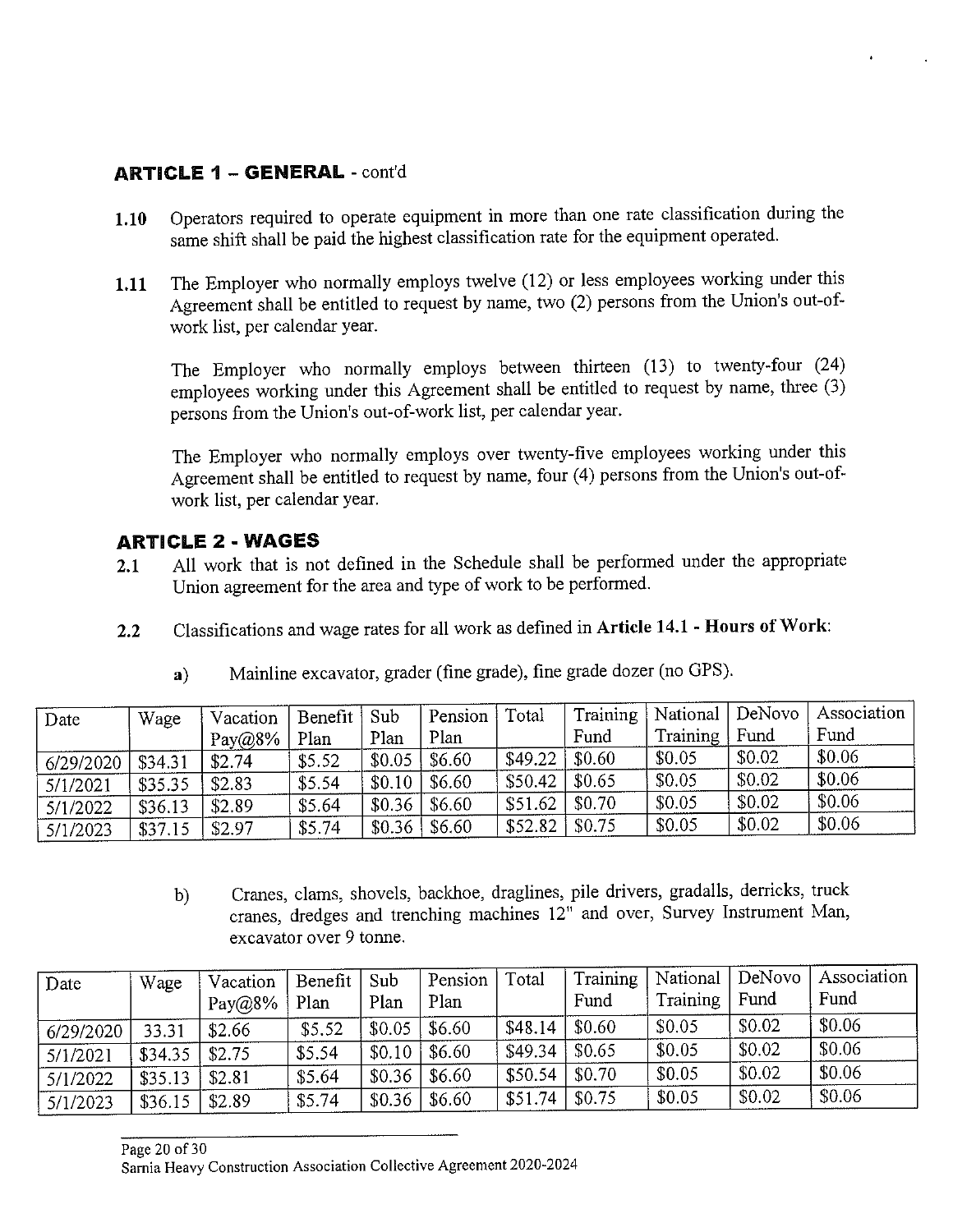#### **ARTICLE 2** - **WAGES** - cont'd

c) Dozer, front-end loaders, emcos, scrapers, graders, drilling machines, trenching machines under 12", industrial tractors with backhoe attachments, job site and shop mechanics and welders, pitman type cranes, and (when operating) batching plants, crushing plants, steam plants, asphalt plants, Rodman-Chainman, Earth Boring Equipment, backhoes with hoe-pak attachment, concrete pavers and asphalt spreaders, curb and gutter machines, directional drills and float driver, material handling equipment (conveyors), Hydrovac Excavator, forklift, sewer camera and inspection equipment, mini excavator up to 9 tonne and asphalt shuttle buggy.

| Date      | Wage    | Vacation | Benefit Sub |        | Pension | Total   | Training |          |        | National   DeNovo   Association |
|-----------|---------|----------|-------------|--------|---------|---------|----------|----------|--------|---------------------------------|
|           |         | Pay@8%   | Plan        | Plan   | Plan    |         | Fund     | Training | Fund   | Fund                            |
| 6/29/2020 | \$32.78 | \$2.62   | \$5.52      | \$0.05 | \$6.60  | \$47.57 | \$0.60   | \$0.05   | \$0.02 | \$0.06                          |
| 5/1/2021  | \$33.82 | \$2.71   | \$5.54      | \$0.10 | \$6.60  | \$48.77 | \$0.65   | \$0.05   | \$0.02 | \$0.06                          |
| 5/1/2022  | \$34.60 | \$2.77   | \$5.64      | \$0.36 | \$6.60  | \$49.97 | \$0.70   | \$0.05   | \$0.02 | \$0.06                          |
| 5/1/2023  | \$35.62 | \$2.85   | \$5.74      | \$0.36 | \$6.60  | \$51.17 | \$0.75   | \$0.05   | \$0.02 | \$0.06                          |

d) Concrete pumps, well-point systems, portable generators, air compressors 210 CFM or over, concrete mixers I cu. yd. and over, gravel and concrete spreaders, asphalt finishing rollers, blacksmiths, asphalt pressure distributors, water truck, pumps with 4-inch discharge and over, screening and washing plant, post hole diggers, industrial tractors with hoe pack attachment, rocktrucks and off road haulers.

| Date      | Wage    | Vacation  | Benefit | Sub    | Pension | Total               | Training       |          | National   DeNovo | Association |
|-----------|---------|-----------|---------|--------|---------|---------------------|----------------|----------|-------------------|-------------|
|           |         | $Pay@8\%$ | Plan    | Plan   | Plan    |                     | Fund           | Training | Fund              | Fund        |
| 6/29/2020 | \$32.68 | \$2.61    | \$5.52  | \$0.05 | \$6.60  | \$47.46             | $\sqrt{50.60}$ | \$0.05   | \$0.02            | \$0.06      |
| 5/1/2021  | \$33.72 | \$2.70    | \$5.54  | \$0.10 | \$6.60  | $$48.66 \mid $0.65$ |                | \$0.05   | \$0.02            | \$0.06      |
| 5/1/2022  | \$34.50 | \$2.76    | \$5.64  | \$0.36 | \$6.60  | \$49.88             | \$0.70         | \$0.05   | \$0.02            | \$0.06      |
| 5/1/2023  | \$35.52 | \$2.84    | \$5.74  | \$0.36 | \$6.60  | \$50.08             | \$0.75         | \$0.05   | \$0.02            | \$0.06      |

e) Fireman, truck crane drivers, truck, A-Frame, concrete mixers under I cu. yd., apprentice welders and mechanics after I year, pumps under 4-inch discharge, painters and bodymen.

| Date      | Wage    | Vacation  | Benefit | Sub    | Pension | Total   | Training | National | DeNovo | Association |
|-----------|---------|-----------|---------|--------|---------|---------|----------|----------|--------|-------------|
|           |         | $Pay@8\%$ | Plan    | Plan   | Plan    |         | Fund     | Training | Fund   | Fund        |
| 6/29/2020 | \$32.10 | \$2.56    | \$5.52  | \$0.05 | \$6.60  | \$46.83 | \$0.60   | \$0.05   | \$0.02 | \$0.06      |
| 5/1/2021  | \$33.14 | \$2.65    | \$5.54  | \$0.10 | \$6.60  | \$48.03 | \$0.65   | \$0.05   | \$0.02 | \$0.06      |
| 5/1/2022  | \$33.92 | \$2.71    | \$5.64  | \$0.36 | \$6.60  | \$49.23 | \$0.70   | \$0.05   | \$0.02 | \$0.06      |
| 5/1/2023  | \$34.94 | \$2.79    | \$5.74  | \$0.36 | \$6.60  | \$50.43 | \$0.75   | \$0.05   | \$0.02 | \$0.06      |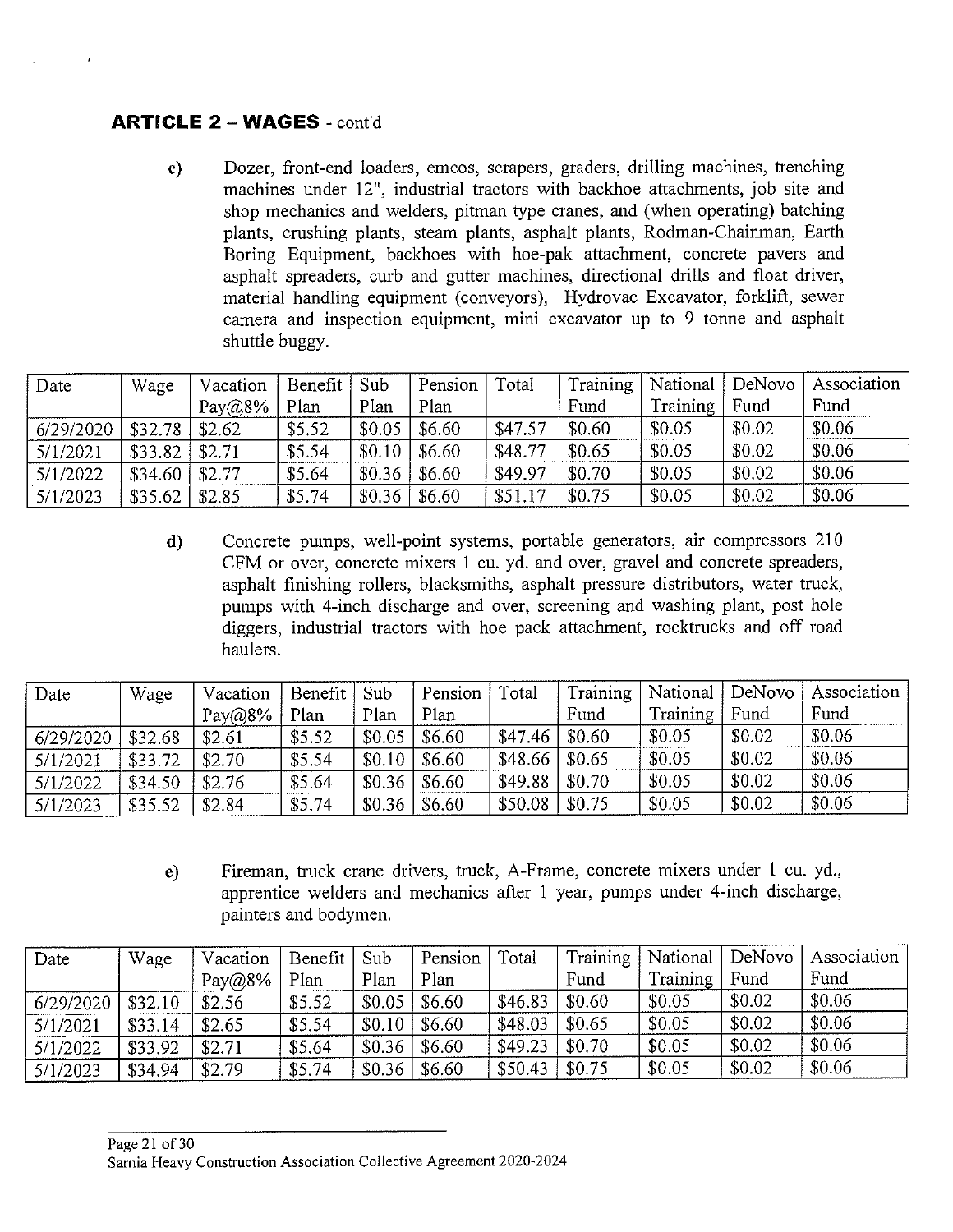## **ARTICLE 2 - WAGES** - cont'd

f) First year apprentice welders and mechanics, oilers, compaction equipment including rollers ( other than asphalt finishing roller), packer with blade, Rodman-Chainman with less than 6 months experience, shop helpers, skid steer loaders, Kubota type backhoe.

| Date      | Wage    | Vacation  | Benefit | Sub    | Pension | Total   | Training | National | $\vert$ DeNovo | Association |
|-----------|---------|-----------|---------|--------|---------|---------|----------|----------|----------------|-------------|
|           |         | $Pay@8\%$ | Plan    | Plan   | Plan    |         | Fund     | Training | Fund           | Fund        |
| 6/29/2020 | \$31.91 | \$2.55    | \$5.52  | \$0.05 | \$6.60  | \$46.63 | \$0.60   | \$0.05   | \$0.02         | \$0.06      |
| 5/1/2021  | \$32.95 | \$2.64    | \$5.54  | \$0.10 | \$6.60  | \$47.83 | \$0.65   | \$0.05   | \$0.02         | \$0.06      |
| 5/1/2022  | \$33.73 | \$2.70    | \$5.64  | \$0.36 | \$6.60  | \$49.03 | \$0.70   | \$0.05   | \$0.02         | \$0.06      |
| 5/1/2023  | \$34.75 | \$2.78    | \$5.74  | \$0.36 | \$6.60  | \$50.23 | \$0.75   | \$0.05   | \$0.02         | \$0.06      |

## **ARTICLE 3 - VACATION PAY**

**3.1** Vacation and Statutory Holiday pay shall be paid weekly to each employee covered by this Collective Agreement, at the rate of eight percent (8%) of the gross wages earned, and income tax will be deducted weekly. It is understood and agreed that four percent (4%) of the gross wages is to be considered Vacation Pay and four percent (4%) of the gross wages is to be in lieu of Statutory Holiday Pay.

It is understood and agreed that the Statutory Holiday and Vacation Pay will not exceed eight percent (8%) of gross wages.

Once an employee has reached five (5) years of employment, Vacation and Statutory Holiday pay shall be paid at the rate of 10 percent (10%) of the gross wages earned.

## **ARTICLE 4** - **HEAL TH PLAN AND PENSION PLAN**

- **4.1** The parties hereto agree that the Employee Benefit Plans shall be jointly trusted by an equal number of trustees appointed by Employer organizations and a like number of trustees appointed by the Union.
- **4.2** Effective June 29, 2020, the amount of monies to be paid by each Employer in respect of the Health, Sub and Pension Plans shall be twelve dollars and seventeen cents (\$12.17) per hour for each hour earned by each employee in the employ of the Employer. Effective May 1, 2021, this amount shall increase to twelve dollars and twenty-four cents (\$12.24) per hour for each hour earned by each employee in the employ of the Employer. Effective May 1, 2022, this amount shall increase to twelve dollars and sixty cents (\$12.60) per hour for each hour earned by each employee in the employ of the Employer. Effective May 1, 2023, this amount shall increase to twelve dollars and seventy cents (\$12.70) per hour for each hour earned by each employee in the employ of the Employer.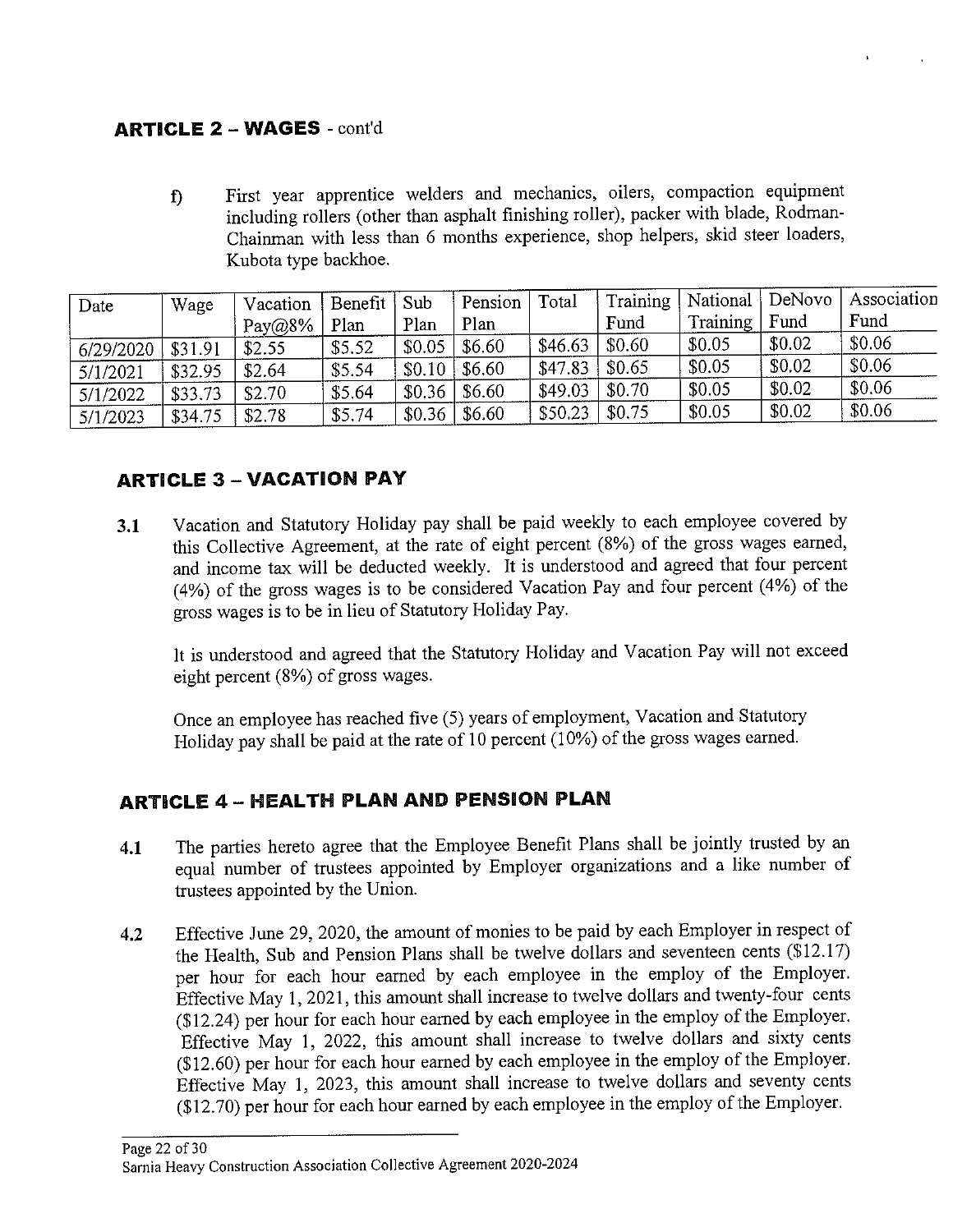- **4.3** The allocation of the contributions specified under the terms of **Article 4.2** above between the International Union of Operating Engineers, Local 793 Members Life and Health Benefit Trust of Ontario and I.U.O.E. Local 793 Members Pension Benefit Trust of Ontario shall be as mutually agreed by the Health and Pension Trustees, and shall be distributed by an independent administrator appointed by mutual agreement of the Health and Pension Trustees.
- **4.4 i)** These monies shall be remitted in accordance with this Agreement and shall be remitted by the  $15<sup>th</sup>$  day of the month following the month in which the hours have been earned, together with supporting information entered on a Reporting Form as designated by the Trustees and at no time shall the contributions be paid directly to the employee.
	- **ii)** In the event an Employer fails to remit any contributions, deductions or remittances for the Health Plan, the Pension Plan, dues, fees or assessments pursuant to **Article 3,** I.U.O.E., Local 793 Trades Training fund pursuant to **Schedule "A", Article 6,** Working Dues Check-off or Employer Labour Relations Fund, by the 15th day of the month due, the Employer shall pay to the appropriate fund as liquidated damages and not as a penalty, an amount equal to three percent (3%) per month compounded monthly (42.6% per annum) for any delinquent contributions, deductions or remittances fifteen (15) days in arrears calculated from the date due, provided the Employer has received five (5) days prior written notice to correct such delinquency and has not done so.
	- **iii)** With reasonable cause, the Trustees may request an Employer to submit to them within a stipulated period, a certified audited statement of payroll contributions to these funds for a period not to exceed the period from the effective date of this Agreement until the date the audit takes place. Such statements shall reply to the questions submitted to the Employer by the Trustees.
	- **iv)** If the Employer does not submit the certified audited statement as per Article 4.4 **(iii),** the Trustees may appoint an independent chartered accountant to enter upon the Employer's premises during the regular business hours to perform an audit of the Employer's records only with respect to the Employer's contributions or deductions to the required Employee Benefit Plan.
	- **v)** Where the Trustees appoint an auditor, the cost of the audit shall be borne by the appropriate funds or plans, but the cost of the audit shall be borne by the Employer if the Employer is found to be in deliberate violation of the Agreement. In addition, the Trustees may assess a penalty not to exceed twenty-five thousand dollars (\$25,000.00), if the audit discloses any deliberate violation.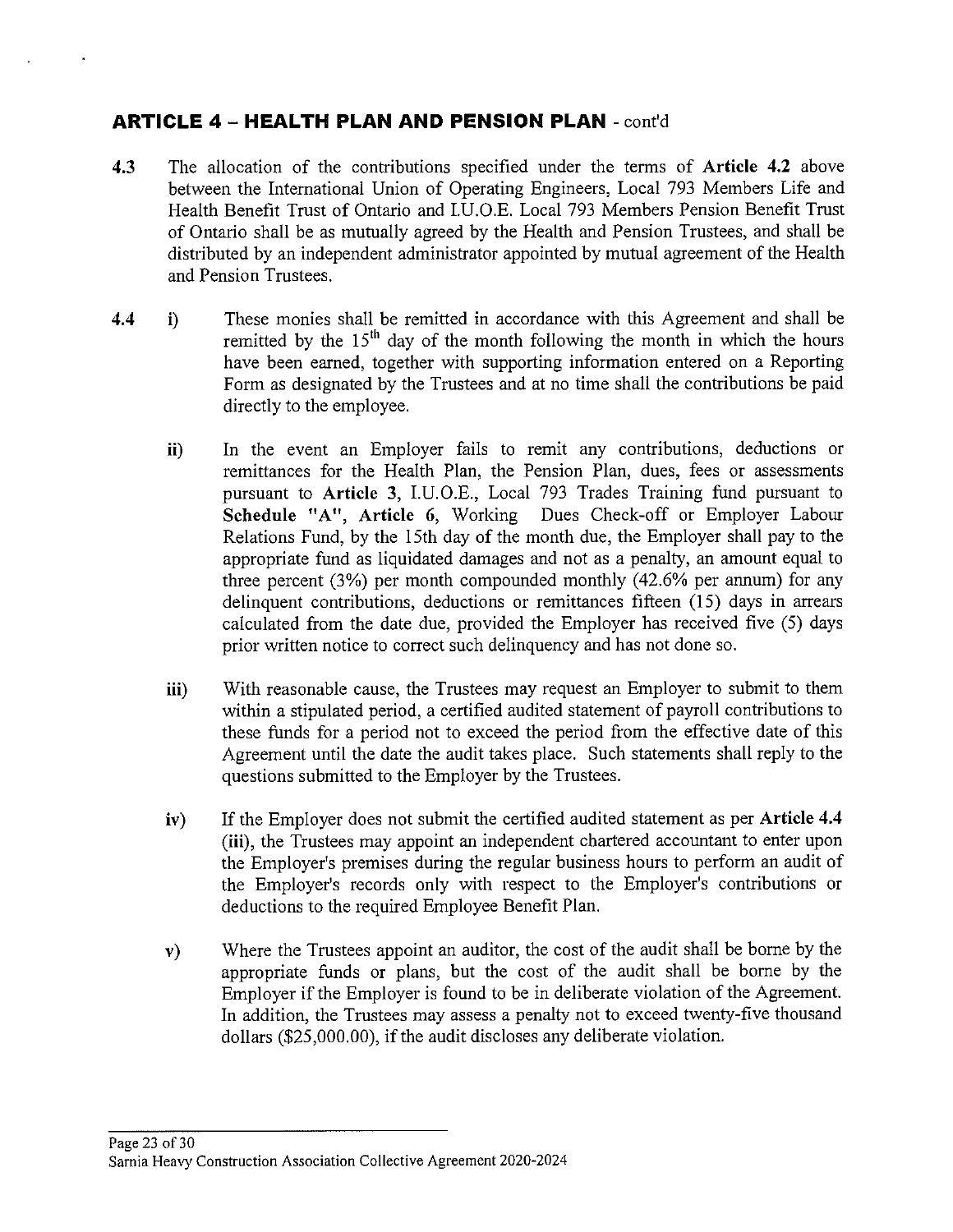- **4.5** In the event such audit reveals that the Employer has failed to remit contributions in accordance with the provisions of this Agreement, the Employer shall, within five (5) days of receipt of written notice from the Trustees, remit all outstanding contributions together with any liquidated damages required under the terms of **Article 4.4 (ii)** above and completed supporting contribution report forms as required by the Plan.
- **4.6 i)** When an Employer fails to remit all delinquent contributions the provisions of **Article 4.4 (ii)** shall apply and the Union, on instructions from the Trustees, shall immediately institute proceedings against the delinquent Employers under Section 133 of the Labour Relations Act of Ontario. All costs of such actions shall be borne by the appropriate plan or fund unless otherwise recoverable.
	- **ii)** Where the parties agree to a settlement of a delinquency and such settlement is violated by the Employer, the violation may be used by the Union as evidence [subject to **Article 4.6 (iii)]** at the Ontario Labour Relations Board; and **Article 4.4 (ii)** shall apply.
	- **iii)** In the event that a grievance alleging that an Employer has failed to remit the proper contributions, deductions or remittances to any Trust Fund or party as required by this Agreement, the parties agree that for the purposes of determining any issue, the following presumption shall apply:

A statement signed by a member of the Union, a business representative, a trustee or the administrator of a Trust Fund, shall be prima facie evidence of the number of hours worked by members of the Union, and of a failure to make the appropriate payments as required by this Agreement. This evidence shall establish only a rebuttable presumption and may be challenged by the Employer with proper documentary evidence.

**iv)** If the Ontario Labour Relations Board or a Board of Arbitration to which a grievance alleging failure to pay wages to employees or a failure to make appropriate payments to a Trust Fund or an administrator as required by this Agreement is litigated and the Board determines that an Employer has violated the Agreement, then the Ontario Labour Relations Board or the Board of Arbitration shall also require the Employer to pay all reasonable costs incurred by the Union in prosecuting the grievance including but not limited to, all legal costs on a solicitor-and-client basis, travel, meal and accommodation cost of all witness(es) and business representative(s), conduct money, cost incurred in serving a summons, any expenses incurred by the Union pursuant to Section 133(4) of the Labour Relations Act or otherwise, for the Board of Arbitration.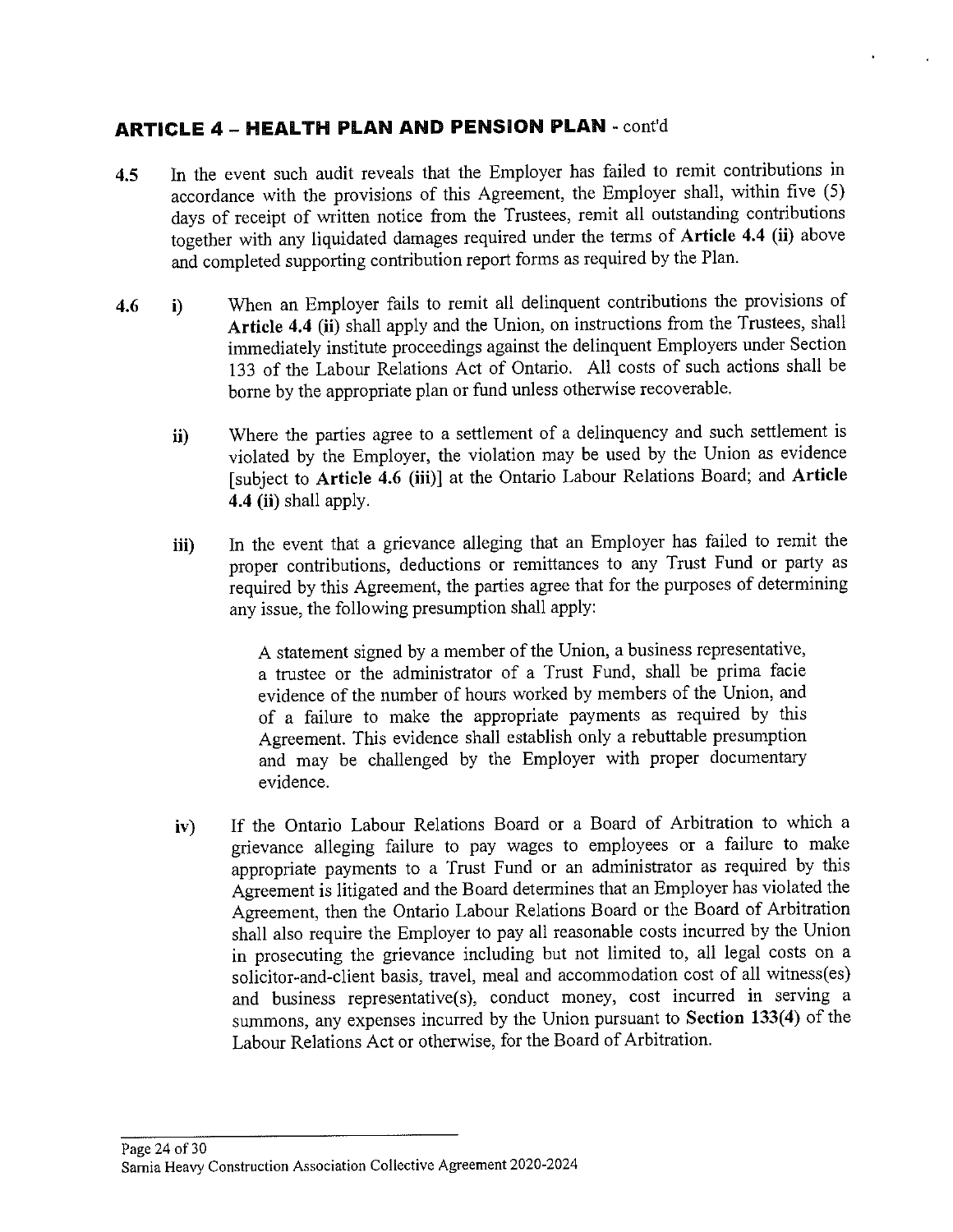- **v)** The Union may with cause require an Employer to post or secure an unconditional letter of credit or other form of security acceptable to the Union to cover any delinquencies as required by this Agreement. The maximum amount of the unconditional letter of credit or other form of security shall be the amount the Employer would be expected to contribute for a four (4) month period or twenty thousand dollars (\$20,000.00) whichever is the greater amount.
- **vi)** The parties recognize that the payments to the various Trust Funds as required by this Agreement are part of a total wage package. For the purposes of directors' liability to employees under the Ontario Business Corporations Act and the Canada Business Corporations Act, the wages set out in this Agreement are the total wage packages set out in **Appendix "A"** attached hereto.
- 4.7 Where the Union has taken prior proceedings and obtained a decision against an Employer for delinquent contributions, deductions or remittances, the Union may require the said Employer to post a cash bond, certified cheque or other form of security acceptable to the Union, not to exceed twenty thousand dollars (\$20,000.00), or an amount equal to four (4) months contributions whichever is the greater amount, to be held in trust by the Trustees for a period to be determined by the Trustees. In the event that the said Employer again becomes delinquent for contributions, deductions or remittances, the Union and/or the Trustees may apply the cash bond or certified cheque, or any portion thereof, to satisfy the delinquency and require the Employer to replenish the cash bond or certified cheque in the higher amount. In the event that the cash bond or certified cheque does not satisfy the full amount of delinquency, the Union may not take other proceedings to recover the balance.
- **4.8** If an Employer does not have any employees in his employ, he shall submit a NIL report in accordance with the provisions of **Article 4.4.**
- **4.9** The Trustees of the employee benefit plan referred to in this Agreement shall promptly notify the Union of the failure by the Employer to pay any employee benefit contributions required to be made under this Agreement and which are owed under the said plans in order that the Programs Administrator of the Employee Wage Protection Program may deem that there has been an assignment of compensation under the said program in compliance with the Regulations of the Employment Standards Amendment Act, 1991 in relation to the Employee Wage Protection Program.

#### **4.10 i) Working Dues Check-Off**

The Employer agrees to deduct from each employee in the bargaining unit, working dues at the rate of two percent (2%) of the total monetary package which includes the hourly rate, vacation pay, health plan and pension plan contributions for each hour earned by each employee.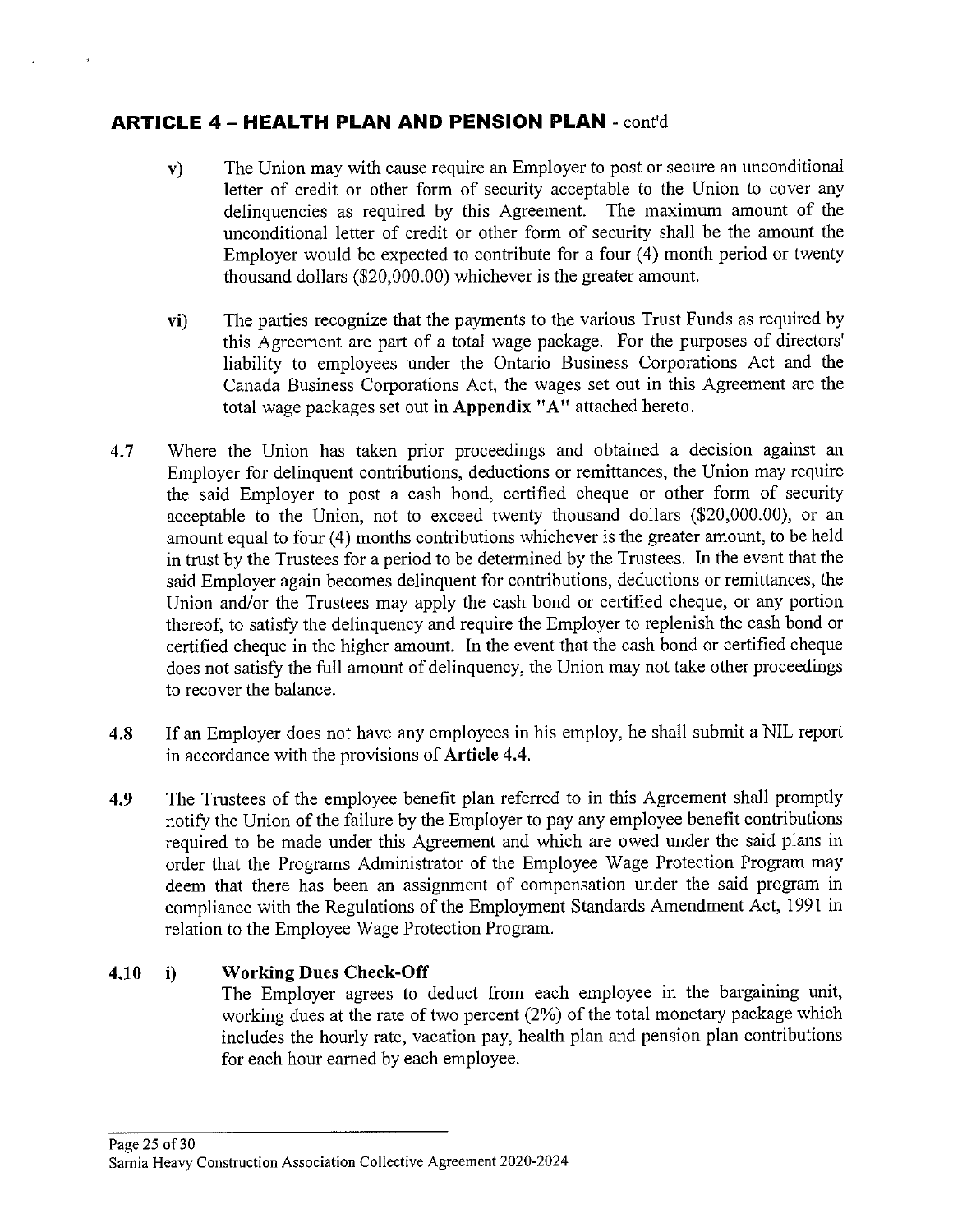#### **ii) Advancement Dues Check-Off**

The Employer shall deduct thirty-five cents (\$0.35) per hour for each hour earned by each employee covered by this Agreement for Advancement Dues. Effective May 1, 2021, this amount shall increase to forty cents (\$0.40) per hour for each hour earned..

The Union will notify the Employer and the Sarnia Heavy Construction Association of any changes to working dues and similar deductions.

Such deductions shall be forwarded along with the remittances required under **Article 4.2 and 4.3** and supporting information shall be as required by the Trustees on the Reporting Forms.

Such deductions shall be immediately paid to the Union by the Administrator of the Plans.

The Union agrees to hold harmless and indemnify the Employers and the Sarnia Heavy Construction Association and the Trustees against any liability incurred as a result of deductions made under **Article 4.10** above.

- **4.11 i)**  Each Employer bound by this Agreement shall contribute an amount per hour, as set out in **Schedule "A",** for each hour worked by each employee covered by this Agreement as such Employer's contributions to the administrative costs of the Association.
	- **ii)** The Sarnia Heavy Construction Association will notify the Union of the applicable contribution to the Employer Industry Fund.
	- **iii)** The Employer shall remit such contributions with the other contributions under **Articles 4.2, 4.3** and **4.9** together with supporting information as required by the Trustees on the Reporting Form.
	- **iv)** Such contributions shall be immediately paid to the Local or trade Association by the Administrator of the Funds.
	- **v)** The Sarnia Heavy Construction Association agrees to hold harmless and indemnify the Union and the Trustees against any liability incurred as a result of contributions made under **Article 4.11 (i).**
- 4.12 **Employer DeNovo Treatment Centre Contribution:** Effective June 29, 2020 each Employer shall contribute two cents (\$0.02) per hour to the Health Plan for each hour earned by each Employee in his employ as a DeNovo Treatment Centre contribution, to be submitted with the Health and Pension Fund payments herein provided.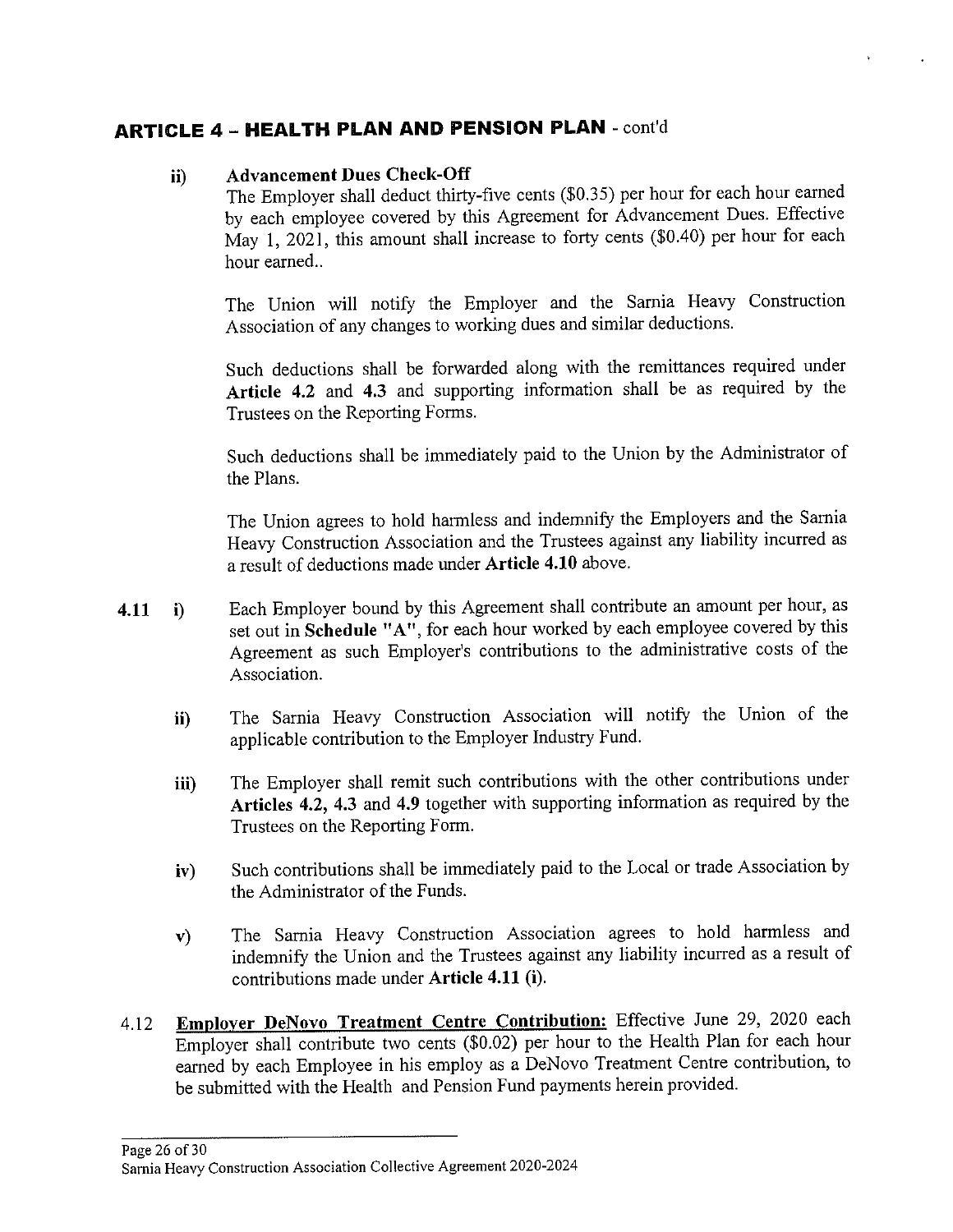#### **ARTICLE 5 • SUPPLEMENTARY UNEMPLOYMENT BENEFIT PLAN**

**5.1** The parties hereby agree to establish a Supplementary Unemployment Benefit Plan ("SUB Plan") to provide certain monetary benefits to members who become unemployed and otherwise qualify under the terms of the SUB Plan.

Effective June 29, 2020, the Employer shall contribute \$0.05 per hour earned for each employee in his/her employ. Effective May 1, 2021, the Employer shall contribute \$0. 10 per hour earned for each employee in his/her employ. Effective May 1, 2022, the Employer shall contribute \$0.36 per hour earned for each employee in his/her employ.

The Parties agree the SUB Plan shall be established, managed, operated and administered solely by the Trustees of the SUB Plan and that that nothing herein shall be construed to make the Employer, or any individual contractor bound to the Collective Agreement, an insurer or provider of SUB Plan benefits. The financial obligation of the Employer and any individual contractor bound to the Collective Agreement is entirely fulfilled by making the contributions required herein.

The Parties agree any issue concerning the SUB Plan (including but not limited to eligibility to participate in, and entitlement under, the SUB Plan) shall be subject to the specific provisions of the SUB Plan. Any dispute over payment of SUB Plan benefits shall be adjusted solely between the member and the Trustees of the SUB Plan. The Employer, or any individual contractor bound to the Collective Agreement, shall not be requested or required to participate in any such dispute.

The Union agrees to save harmless and indemnify the Employer, and any individual contractor bound to the Collective Agreement, from and against a claim, charge, tax, penalty or demand which may be made by the Canada Revenue Agency regarding the obligation to pay income tax, a charge, a tax, or a penalty under any law including, but not limited to, the *Income Tax Act (Canada),* in respect of any amount paid to a member under the SUB Plan, and in respect of any claim, charge, tax or penalty which may be made on behalf of or related to the Employment Insurance Commission and Canada Pension Commission or any other government agency or commission under the applicable statutes and regulations with respect to any amount paid to a member under the SUB Plan.

## **ARTICLE 6 - IUOE LOCAL 793 TRAINING FUND**

**6.1** The Employer shall contribute sixty cents (\$0.60) per hour for each hour earned by each Operating Engineer in his employ, to be submitted with the Pension and Benefit Plan payments herein provided. Such contributions shall be immediately paid by the administrator to the I.U.O.E. Local 793 Trades Training Fund.

Effective May  $1^{st}$ , 2021, this amount shall increase to sixty-five cents (\$0.65) per hour for each hour earned.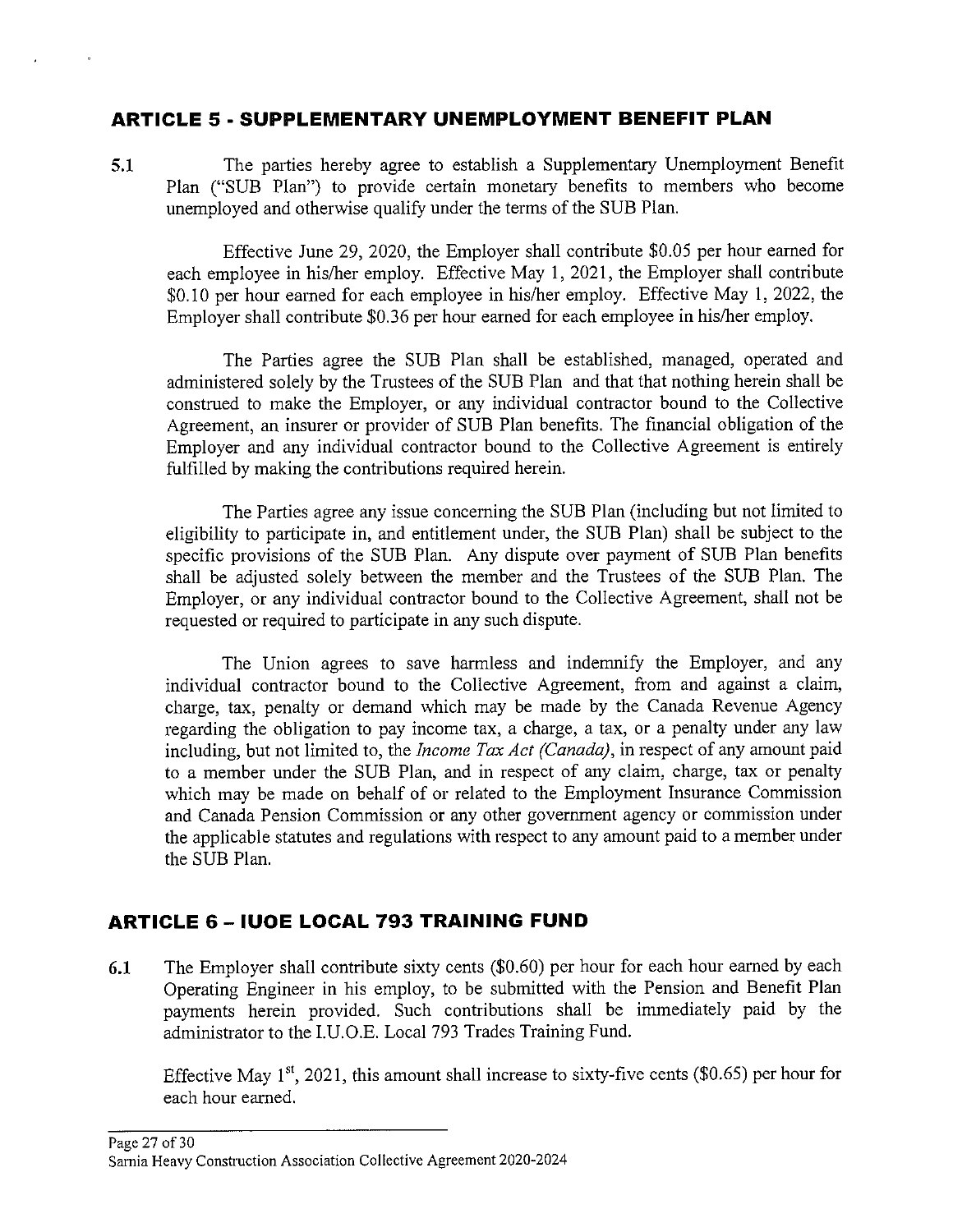## **ARTICLE 5 - IUOE LOCAL 793 TRAINING FUND** - cont'd

Effective May  $1^{st}$ , 2022, this amount shall increase to seventy cents (\$0.70) per hour for each hour earned.

Effective May 1<sup>st</sup>, 2023, this amount shall increase to seventy-five cents (\$0.75) per hour for each hour earned.

**6.2** Each Employer shall contribute Five Cents (\$0.05) per hour to the National Training Fund for each hour earned by each employee in his employ, to be submitted with the Pension and Health Fund payments herein provided for the purpose of developing and implementing programs established by the National Training Fund.

#### **6.3 Heavy Equipment Apprentices**

The Employer, Union and Apprentice shall be bound by the provisions of the Heavy Equipment Apprenticeship Program or any revisions thereto.

The ratio of apprentices shall be one for the first seven (7) Journeyman Operating Engineers employed by the Employer. The second apprentice shall be employed when twenty (20) Journeyman Operating Engineers are employed. For each additional ten (10) Journeymen Operating Engineers employed, an additional apprentice shall be employed.

#### **6.4 Recall of Apprentices**

Apprentices laid off due to a lack of work may be recalled by their respective Employer, through the Union District Office, at any time during any one year period provided the Apprentice was employed by the Employer for more than ninety (90) working days and is available for work.

#### **6.5 Terms and Wages**

The apprentice will be paid fifty percent (50%) of **Article 2.2(a)** for seven hundred fifty (750) hours worked. Then they will be paid sixty percent (60%) of **Article 2.2(a)** for an additional seven hundred fifty (750) hours worked. Then they will be paid seventy-five percent (75%) of **Article 2.2(a)** for an additional seven hundred fifty (750) hours worked. These hours will accumulate for all Employers that the apprentice has worked for until completion of the apprenticeship at which time the apprentice will become a Journeyman and be paid the appropriate rate of pay. All other conditions of the Agreement shall apply to the apprentice including pension, benefits, training fund, etc.

- **6.6** It is understood and agreed that no employee will receive a reduction in wages or other benefits because of the introduction of this Apprenticeship Program.
- **6.7** All cranes 100 ton and up (manufacturers rating) will be manned by a licensed Crane Operator and a Craning Apprentice. All conditions of the Provincial Collective Agreement regarding Craning Apprentices will apply. This clause will only apply to bridge, tunnel and dam projects.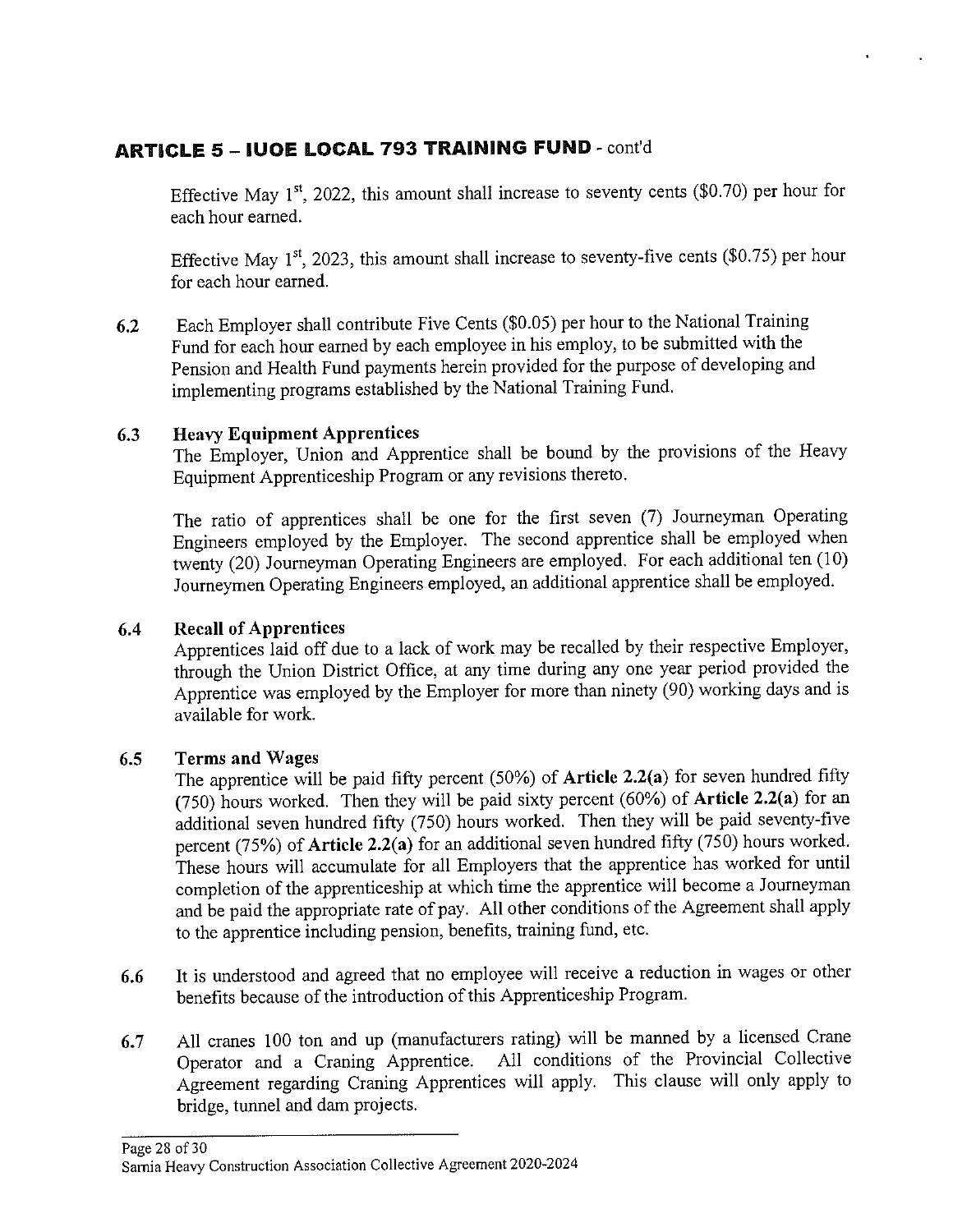## **ARTICLE 7** - **OWNER-OPERATORS**

 $\bar{\psi}$ 

- **7.1** Owner-Operators who perform work covered by this Agreement shall be signatory to an agreement with the Union and shall also be:
	- i) a member in good standing of the Union; and
	- ii) in good standing on contributions under the Health Plan, Pension Plan, and for Working Dues, as required by this Agreement.

If the Union advises an Employer bound by this Agreement, that an Owner-Operator engaged by such Employer is in violation of this Article, the Employer shall, within twenty-four (24) hours, replace such Owner-Operator.

## **ARTICLE 8 - CONTRACTORS FUND**

**8.1** Each Employer bound by this Agreement shall contribute six cents (\$0.06) per hour for each hour paid, covered by this Agreement, to the Samia Heavy Construction Association Contractors Fund established by the signatory Contractors and such contributions will be based on the hours reported for welfare and pension contributions. Such remittance shall be directed to: Sarnia Heavy Construction Association, P.O. Box 502, Samia, Ontario, N7T *714.*